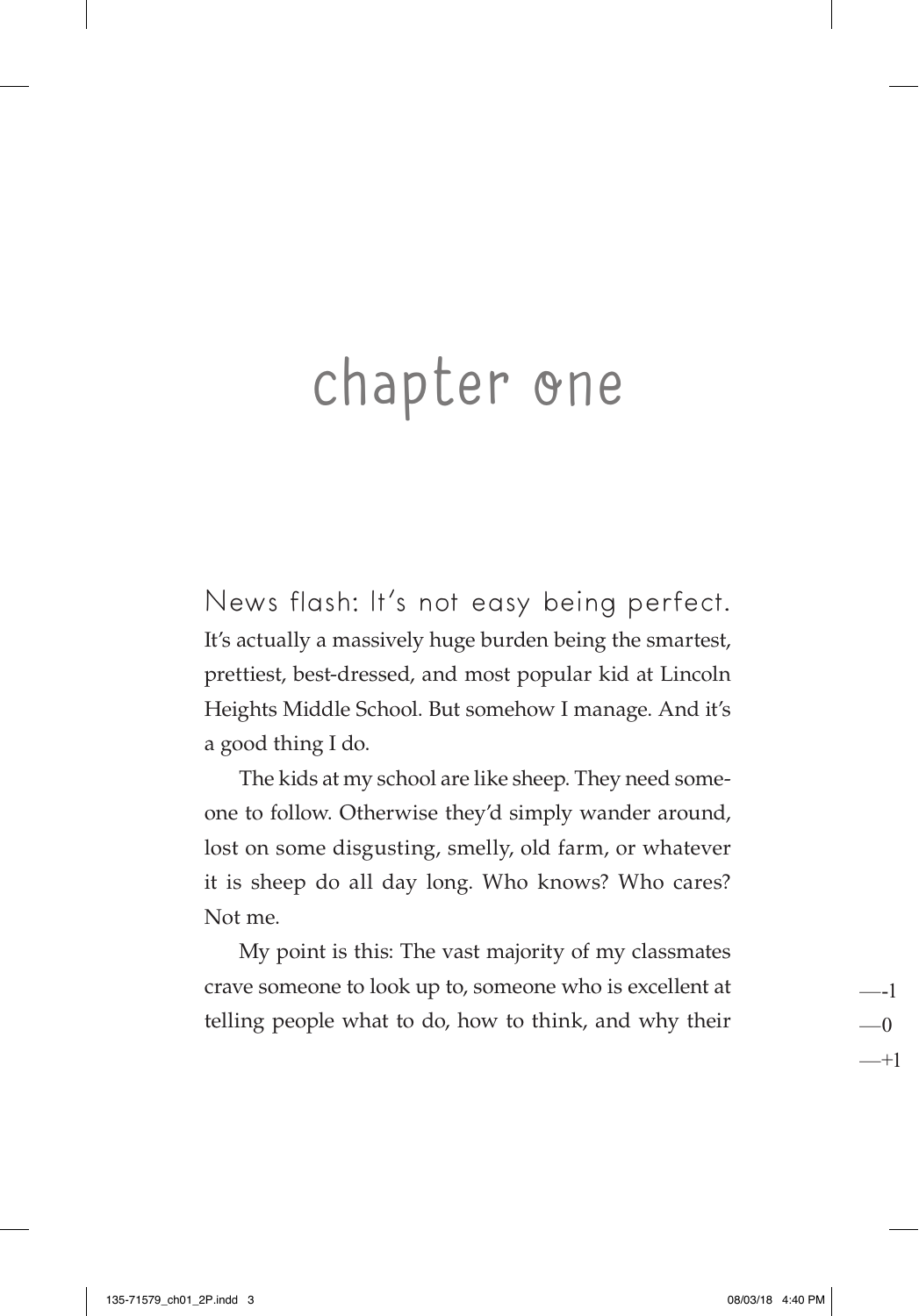haircut is hideous. I am that lucky person: Ellie Charles, in charge of, well, pretty much everything that matters here at Lincoln Heights Middle School.

Need a visual? My hair is long and wavy and caramel with naturally golden highlights. My eyes are greenish blue, kind of like an arctic tundra, except icier. I have dimples when I smile, which is most of the time, because, duh, why wouldn't I always smile when I've got so much going for me? My teeth are perfectly straight and white and I never even needed braces. I don't wear glasses, either.

Of course I get straight As but they don't come easily. I work for them and I work hard, studying for a minimum of three straight hours every single night. If my teachers don't give me enough homework, I make up my own: memorizing all the state capitals, or inventing random math problems like 173 times 465 divided by two. The answer is 40,222 and a half. I did that right now, in my head.

I'm like a human calculator except way cuter, and with a much better wardrobe.

You think I'm lying?

Guess what?

I don't care what you think. I've got more important things to worry about.

4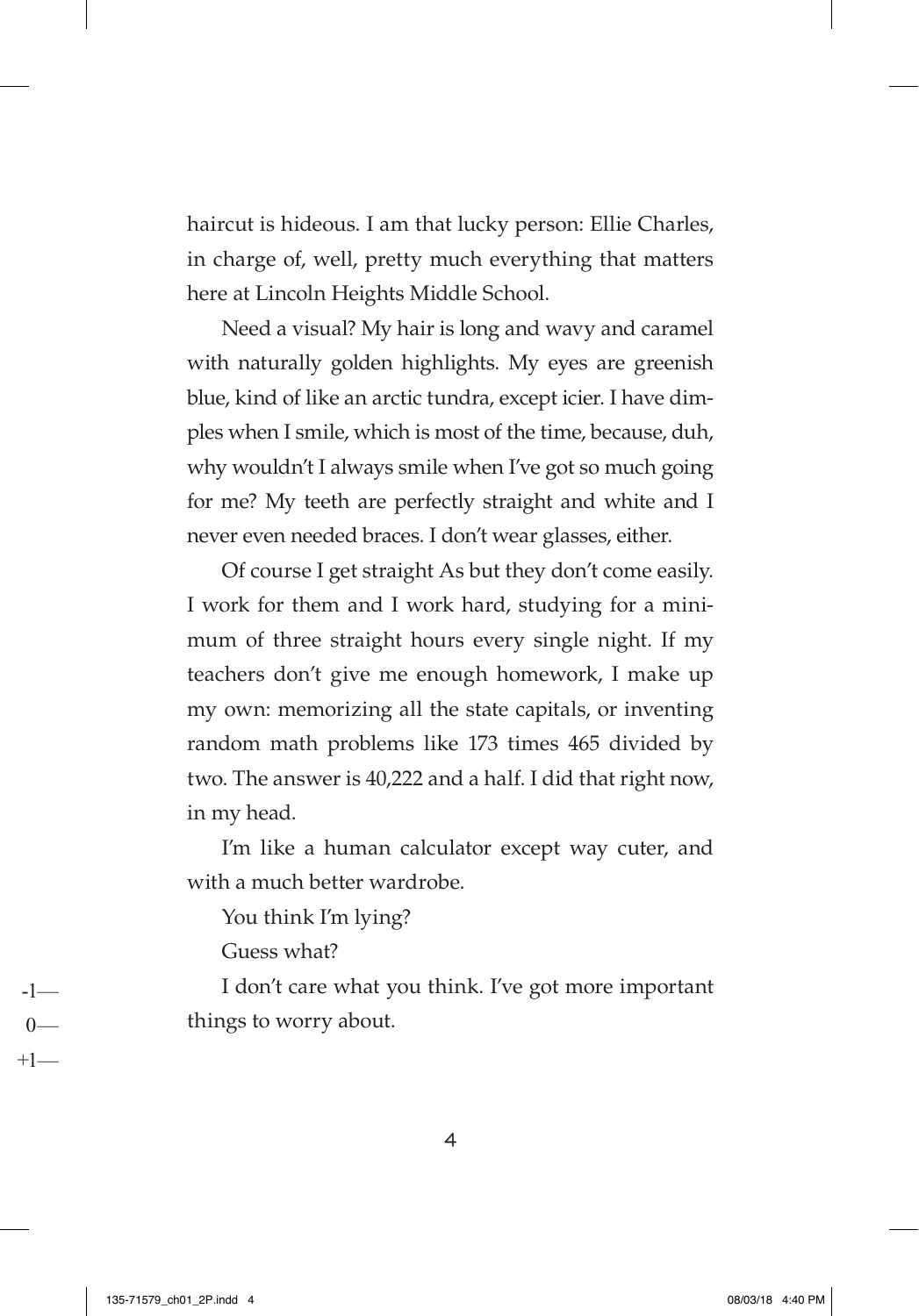It's 3:15 and the end-of-the-day bell just rang. The halls are crazy frantic. Kids are yelling and running and practically bouncing off the walls with energy. Tonight is the Winter Holiday Semiformal. This dance is the most important event of the school year, not including graduation, and it's less than four hours away.

As president of the student council, chairperson of the dance committee, and soon-to-be valedictorian, it's my responsibility to make sure everything is perfect. This has got to be the greatest school dance in the history of school dances—not simply at Lincoln Heights Middle School—I mean school dances everywhere, in the whole entire universe, so when you Google *best middle school dance* after tonight, you'll see pictures of my handiwork.

The pressure is on and everything starts now.

I throw open the double doors to the gym and waltz on in.

The entire committee is already there and waiting fourteen kids, personally selected and trained by yours truly, except not one of them seems to notice my entrance.

Big problem.

I slip into the one empty seat in the circle of chairs, in between two of my besties—Sofia Green and Harper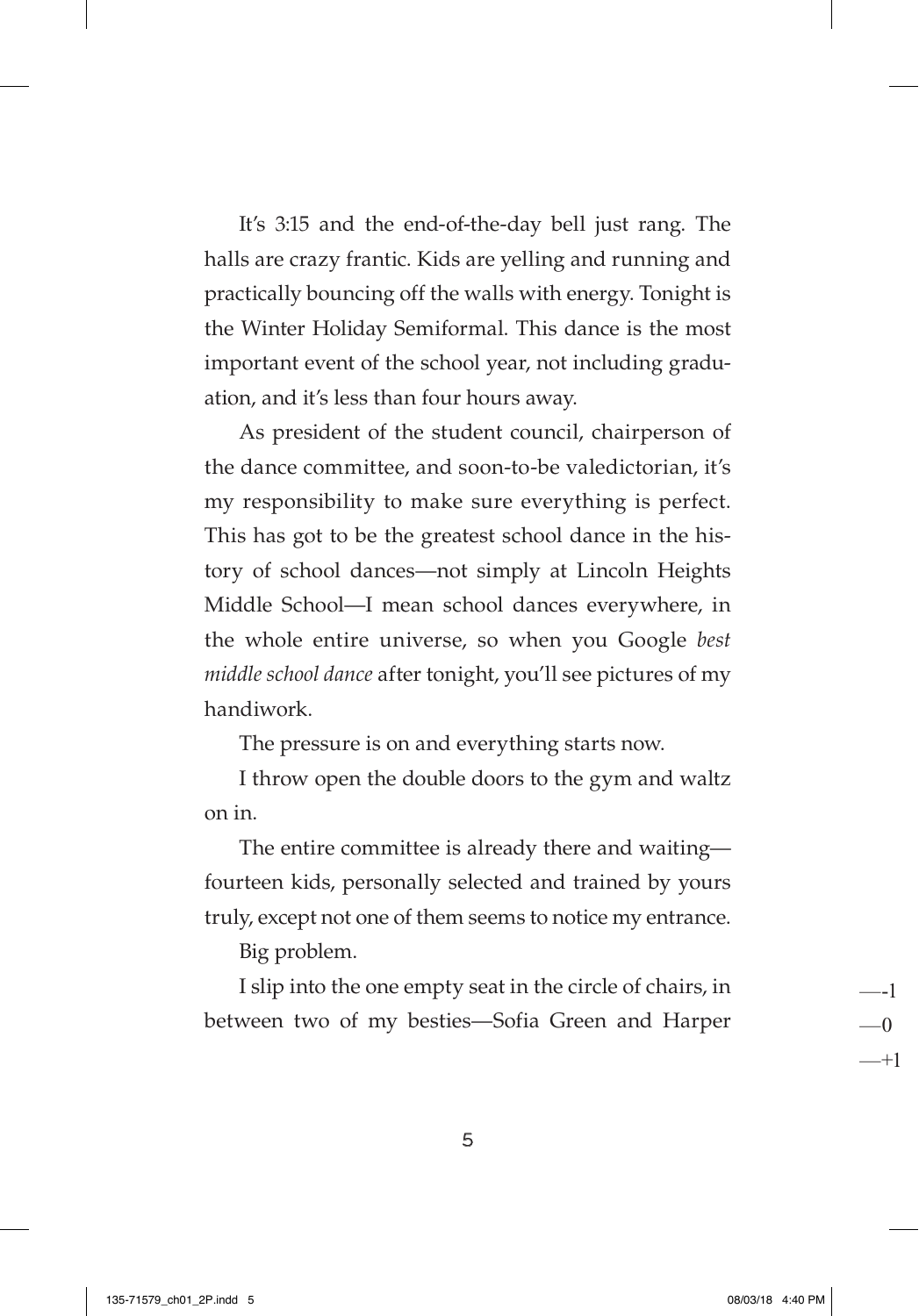Delany. Both of them are staring at their phones, zombielike. They don't even glance in my direction.

I groan loudly. "Ugh, what is that horrible smell? Who farted?" I cup my nose with one hand, and wave my other hand in front of my face.

The random chatter stops. Now everyone's eyes are on me—like they should be.

"You all smell that, don't you?" I ask, surveying the room. Some people nod. Others look confused. Most of them squirm in their chairs, fearfully. Except wait a second . . . not everyone is paying attention. Jeremy Hinkey is still doodling on the cover of his notebook with a black Sharpie, completely ignoring me. I narrow my eyes and point at him. "It was you, wasn't it, Germ-y?"

He looks up, startled. Soon confusion gives way to terror. Much better. "W-w-w-what?" he asks, his voice trembling.

"That smell. You farted—and I'm not talking about some innocent little blip. This was a 'silent-but-deadly' and you look so guilty right now. You may as well save us the time and admit it."

He shakes his head furiously. "No, I didn't fart. I don't even smell anything."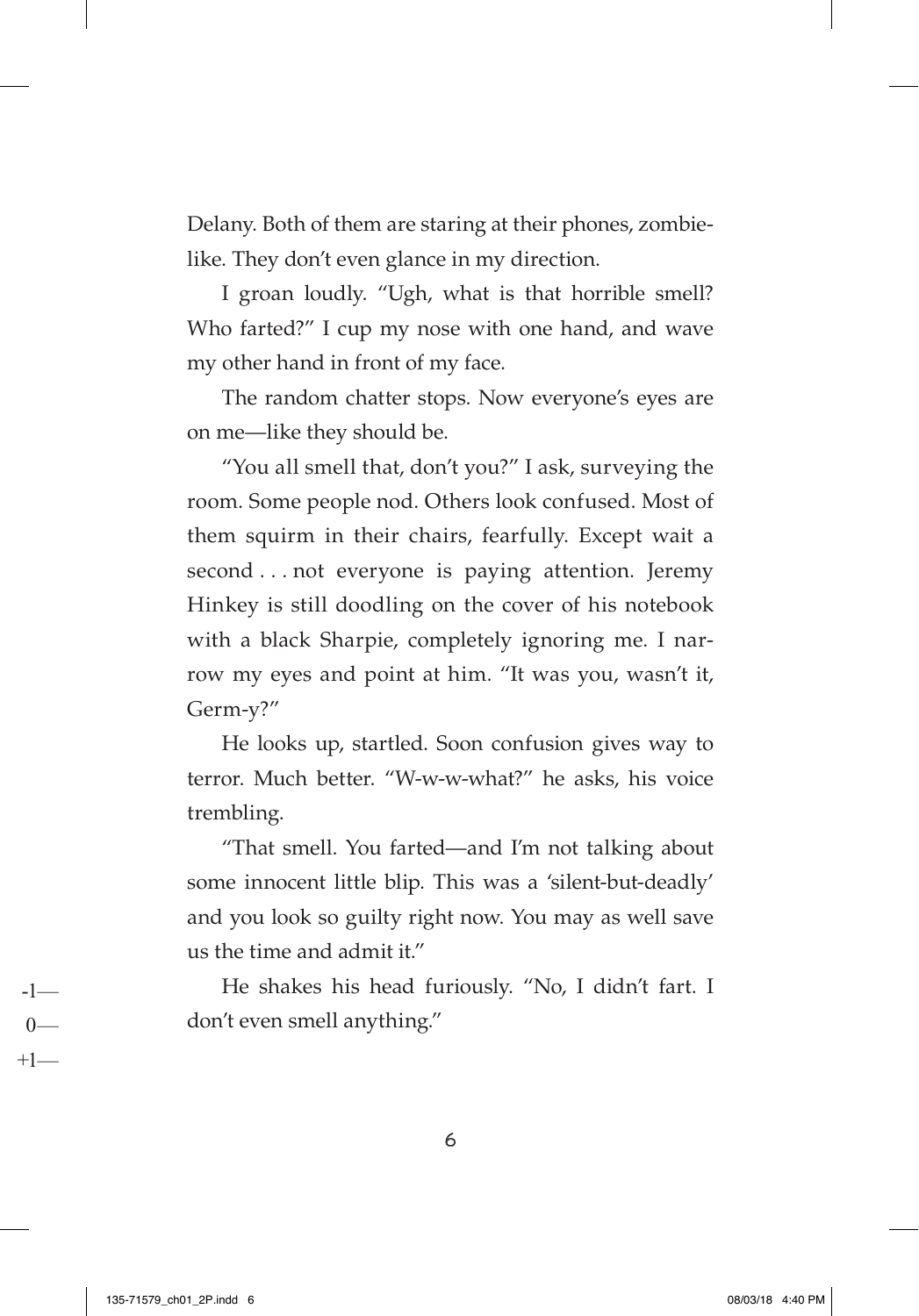"Well of course you're going to deny it," I say, pointing out the obvious. "Because farting in public is disgusting, right?"

"Yeah," says Jeremy. "But I—"

I cut him off before he can finish. "Thank you for finally speaking the truth, Germ-y. Don't you feel so much better now?"

Everyone else in the room cracks up, but I raise my hand to silence them. "Excessive flatulence is no laughing matter, people. It's a serious medical condition. Germ-y, as a concerned citizen and friend, I strongly urge you to call your doctor immediately."

"But I don't have a problem," Jeremy insists. "I didn't even fart. It wasn't me."

I shake my head. "I cannot deal with this now. You are totally distracting everyone and we have a lot to do, so just get out of here."

Jeremy's face is bright red. His eyes are glassy and he's blinking furiously, as if trying to hold back tears. "B-b-b-but you can't kick me off the committee. I'm helping with the decorations."

I sigh loudly and dramatically. "No, you *were* helping with the decorations. Now you are free to leave. And don't bother coming back tonight."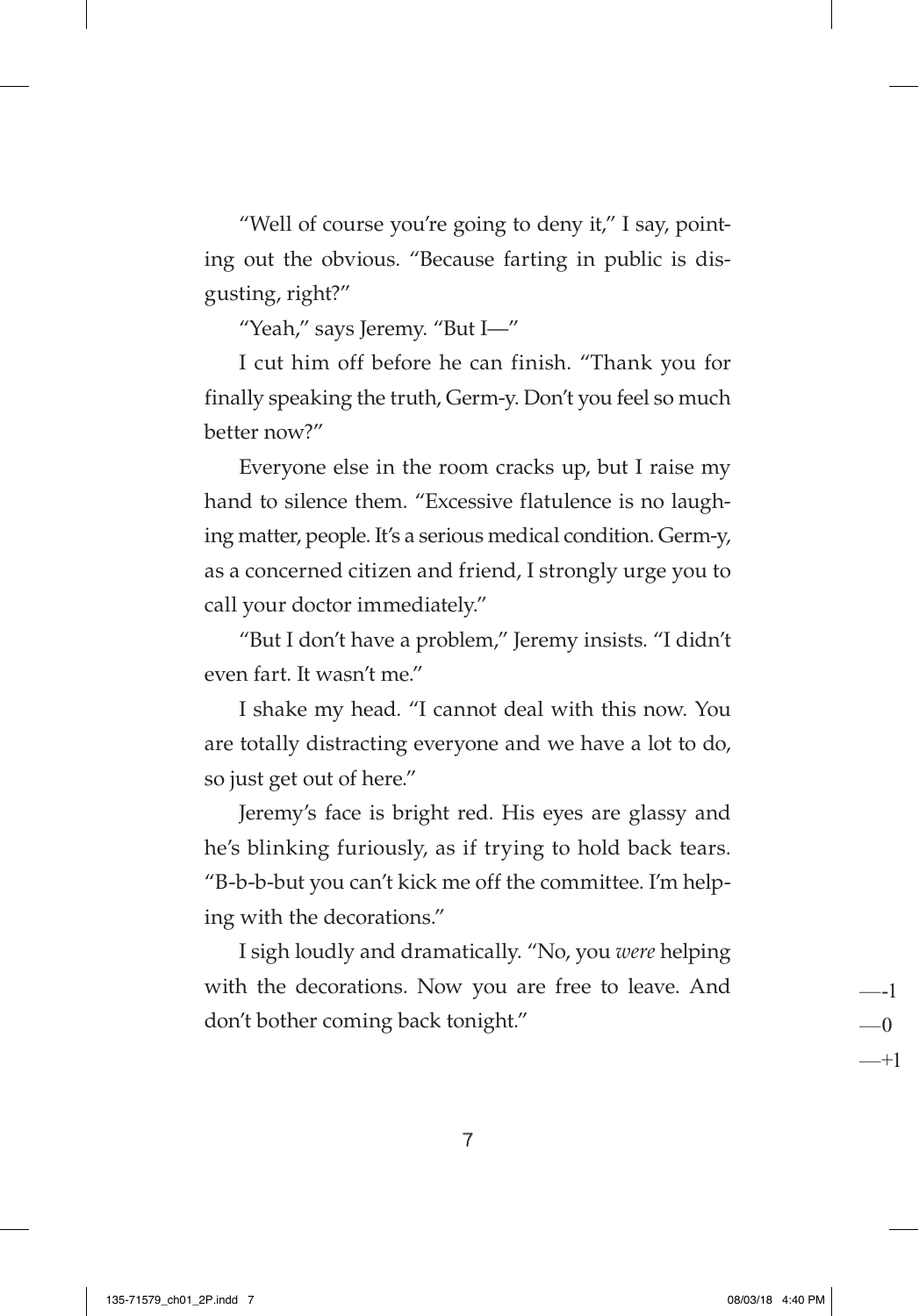"Wait, what? You can't ban me from the dance," Jeremy replies, standing up.

"Not officially," I say. "But if I were you, I'd steer clear."

Jeremy opens his mouth to argue, but no words come out. He's speechless—finally. And he's actually crying.

Here's a secret: I love making people cry.

But I am careful to hide my joy, keeping my expression neutral, even slightly disapproving.

Kids stare in horror and disgust. Emmett and Chiara, who happen to be sitting next to him, actually inch their chairs away, as if being a loser is contagious. And who am I kidding? Of course it is.

When Jeremy finally realizes he's got zero chance of winning this argument, that things can only get worse for him, he picks up his grubby old backpack, slings it over his shoulder, and bolts out of the gym.

"Don't let the door hit you on your way out," I call. Except it's too late. The door actually does hit Jeremy on his way out. Perfect.

I could take things further, make some sort of mean joke, but there's no point. I turn to the remaining kids. "Guys, I'm so sorry you had to see and smell that ugliness. I'm sure Jeremy is totally mortified. Poor guy. I'm going to call him later and check up on him, make sure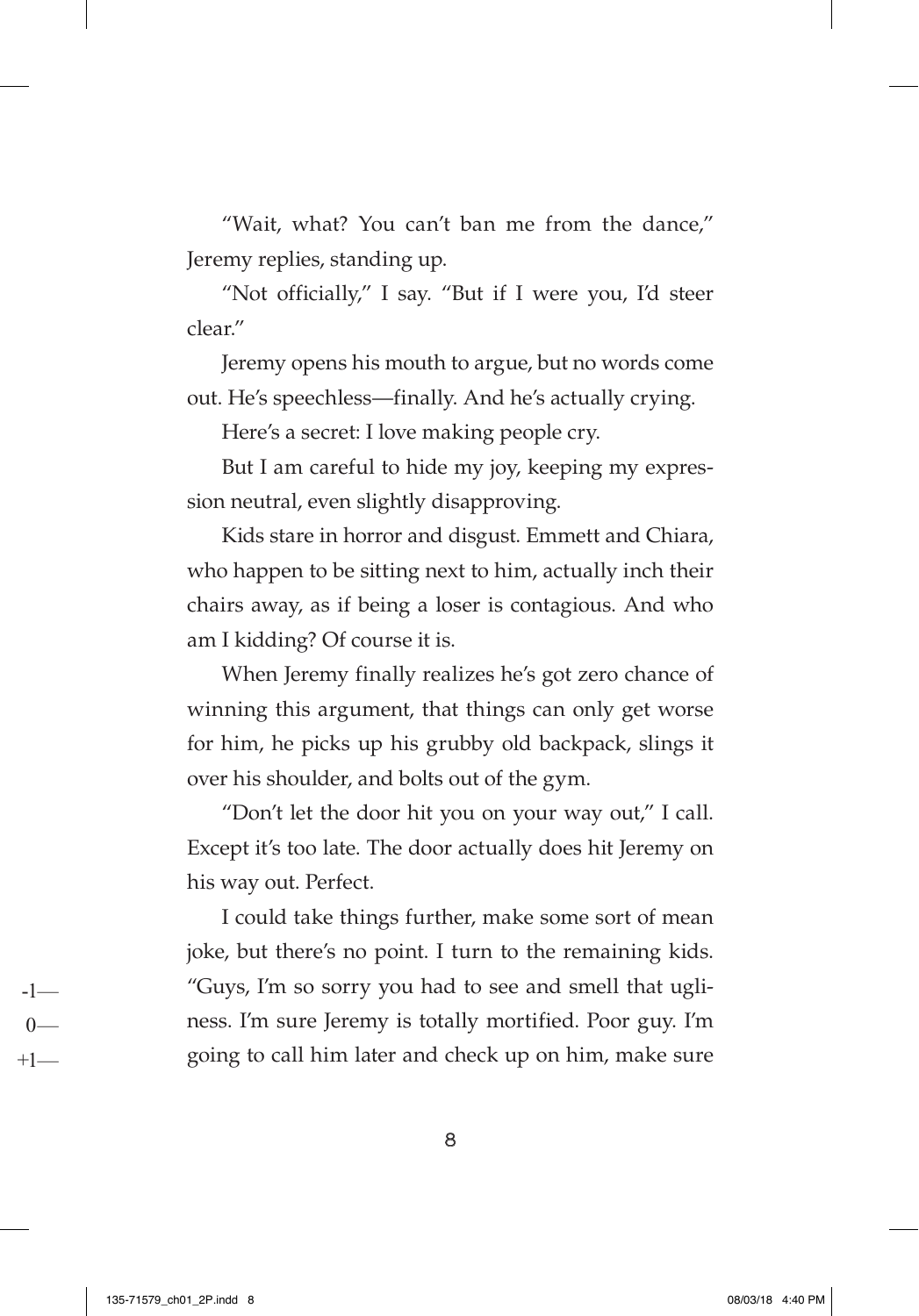he comes to the dance tonight. Everyone deserves a second chance. And I do hope he calls his doctor in the meantime."

"That's so nice of you," Sofia says. She reaches out and pats my knee.

Harper pats my other knee.

I nod.

Lily Brenner and Maddie Meyer, my two other best friends, nod along with me.

Actually, the entire room is nodding, possibly out of fear, but I have no problem with that.

"It's the least I can do," I tell everyone, with an exaggerated shrug. And it's true.

Because here's another secret: Jeremy is innocent. Pretty much everyone is. Yup, that's right, no one actually farted, at least as far as I can smell. But my plan totally worked.

Now that I have everyone's attention, I open up my notebook and begin. "Okay, we have three hours to turn this dingy little excuse for a gym into a magical winter wonderland. Everyone turn off your phones, and I mean power *off*. Switching them to silent mode isn't good enough because I'll still hear them vibrate, which could not be more annoying, okay? I'll wait."

Everyone pulls their phones from their back pockets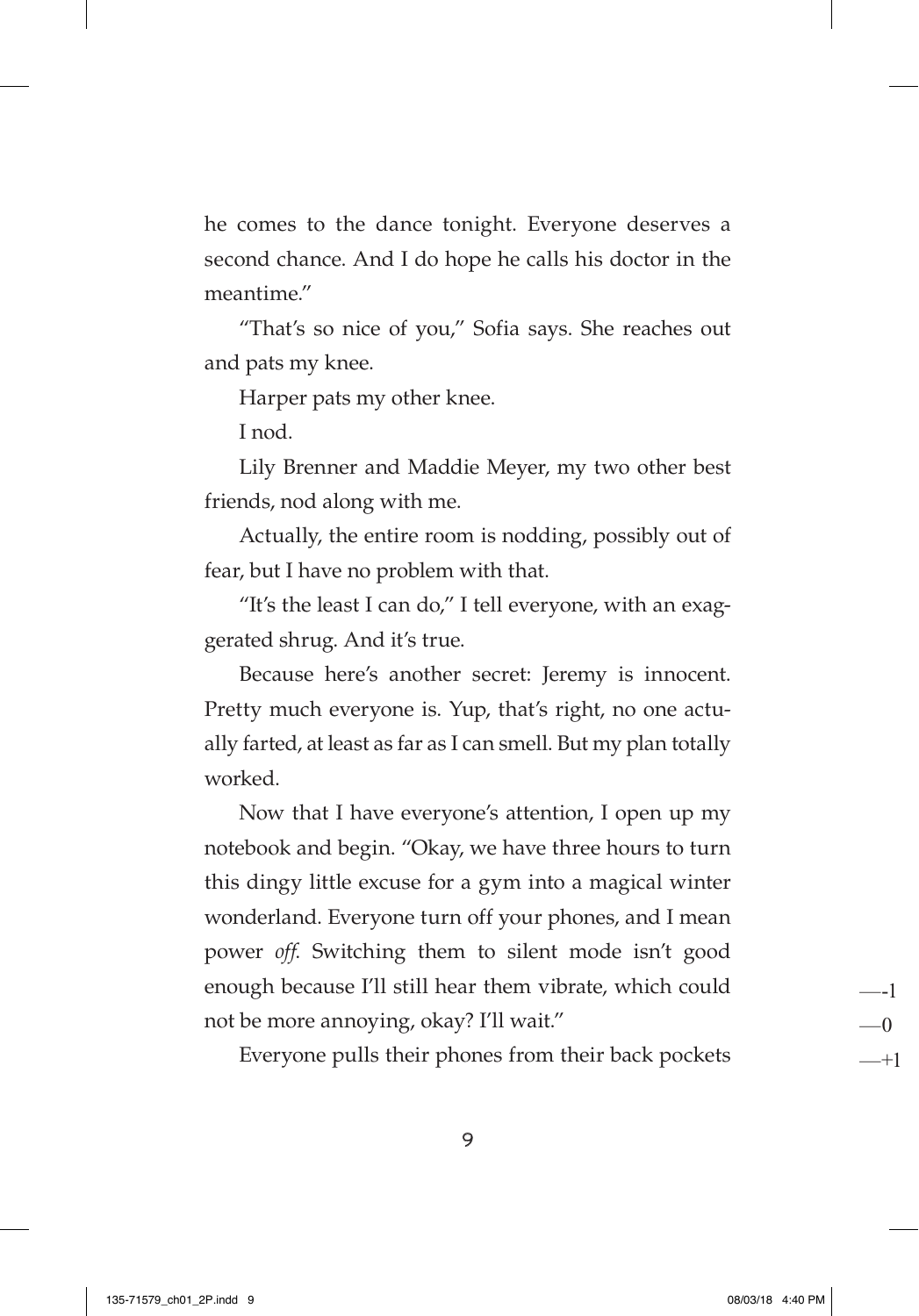and purses and book bags and turns them off. Once they are done I say, "Now let's get to work. Adam Weatherby what's going on with snacks?"

"Oh, that's me!" Adam stands, not realizing he's got his three-ring binder on his lap. It slips off and snaps open when it hits the ground. Pages scatter. He gasps as he looks at the mess, cheeks burning up in embarrassment.

Totally tragic.

I notice a math test among the mess of papers, a red C+scrawled across the top. Reaching down, I pick it up with two fingers, crinkle my nose as if it's a rotten banana peel dipped in raw sewage, and hand it over. "Here you go, dude. Sorry you didn't do better."

Somehow Adam turns even redder.

I love it.

A few people giggle. Normally this would be an awesome thing to laugh about, but we don't have enough time. There's too much to do. So I give them my best dagger-eyed stare—silencing everyone.

"Come on, Adam, get it together," I say sharply.

"Sorry." Adam crouches down to sort out the mess he made, but he's taking much too long.

"We're not going to wait all day," I snap.

"Right. Sorry. I'm so sorry, Ellie. I don't know how that happened. I guess I just got nervous because—"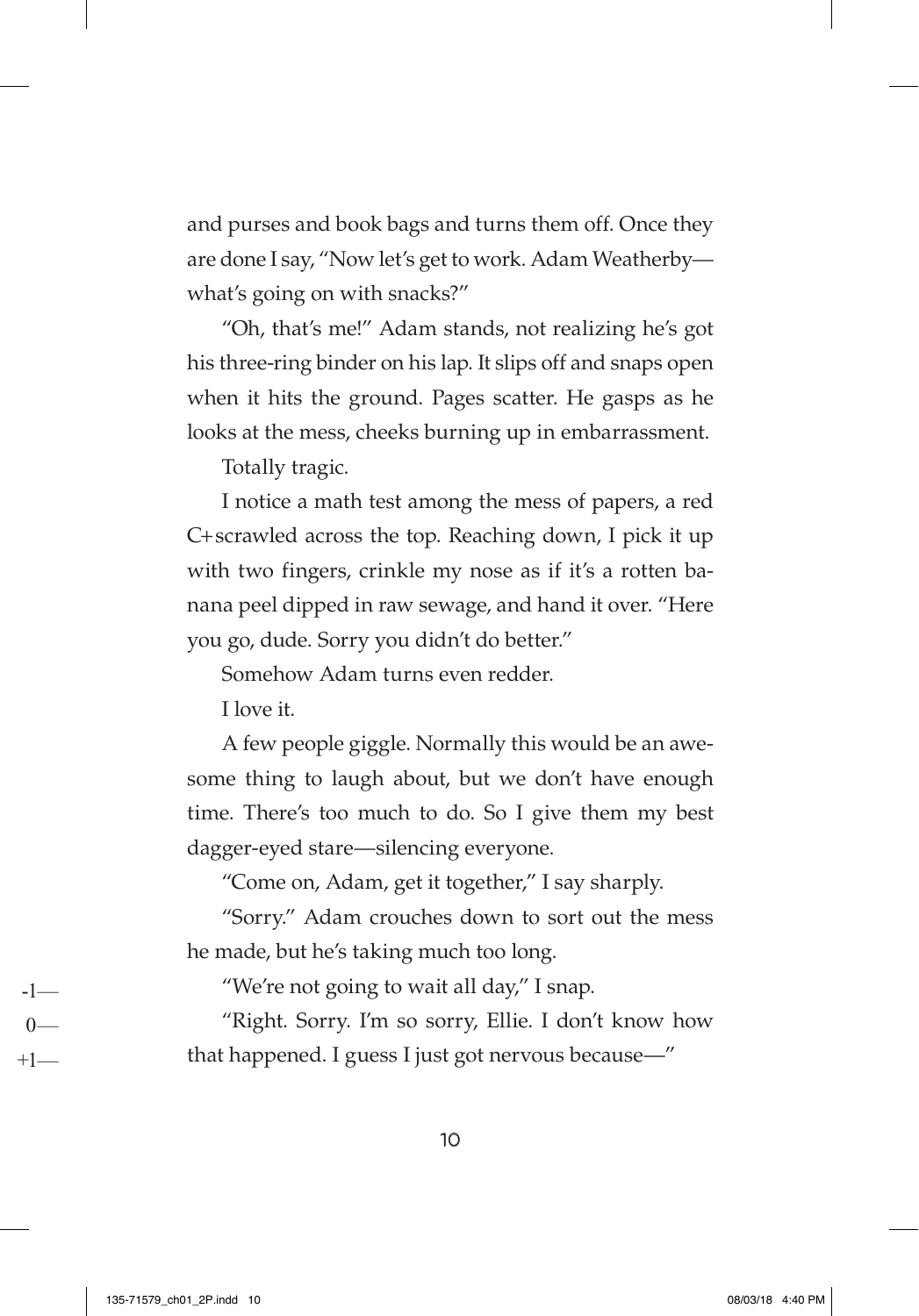I cut him off. "Stop babbling. There's no time." Weakness can be so annoying. I don't even bother rolling my eyes because he is not worth the effort. "Forget it, Adam. Someone else. Tell me what's going on."

"No, wait. I've got it." Adam sits back in his chair and holds up a piece of paper, desperate to please. "Because of allergies, food sensitivities, and dietary preferences, Principal Gayle says we have to avoid meat and dairy and nuts and processed sugar and gluten. So that leaves us with raw veggies, sliced fruit, and unsalted popcorn."

"Which raw veggies?" I ask, raising my left eyebrow.

"Um, carrots, cucumbers, celery, and bell peppers?" he says nervously. Like he isn't even sure those are actual vegetables. "I bought bell peppers in three different colors—red, yellow, and orange."

Poor guy is so eager to please he sounds pathetic, desperate. This makes me so very happy.

"And what fruit?" I ask.

"Apples and oranges?" he asks, squirming in his seat.

"Are you asking me or telling me?" I bark.

"Telling you," he says with a nervous nod. "We're bringing apples and oranges."

"Aren't you forgetting something?" I ask.

Adam has no idea what I'm talking about. I can tell by the panicky stare he is giving me. After fumbling a bit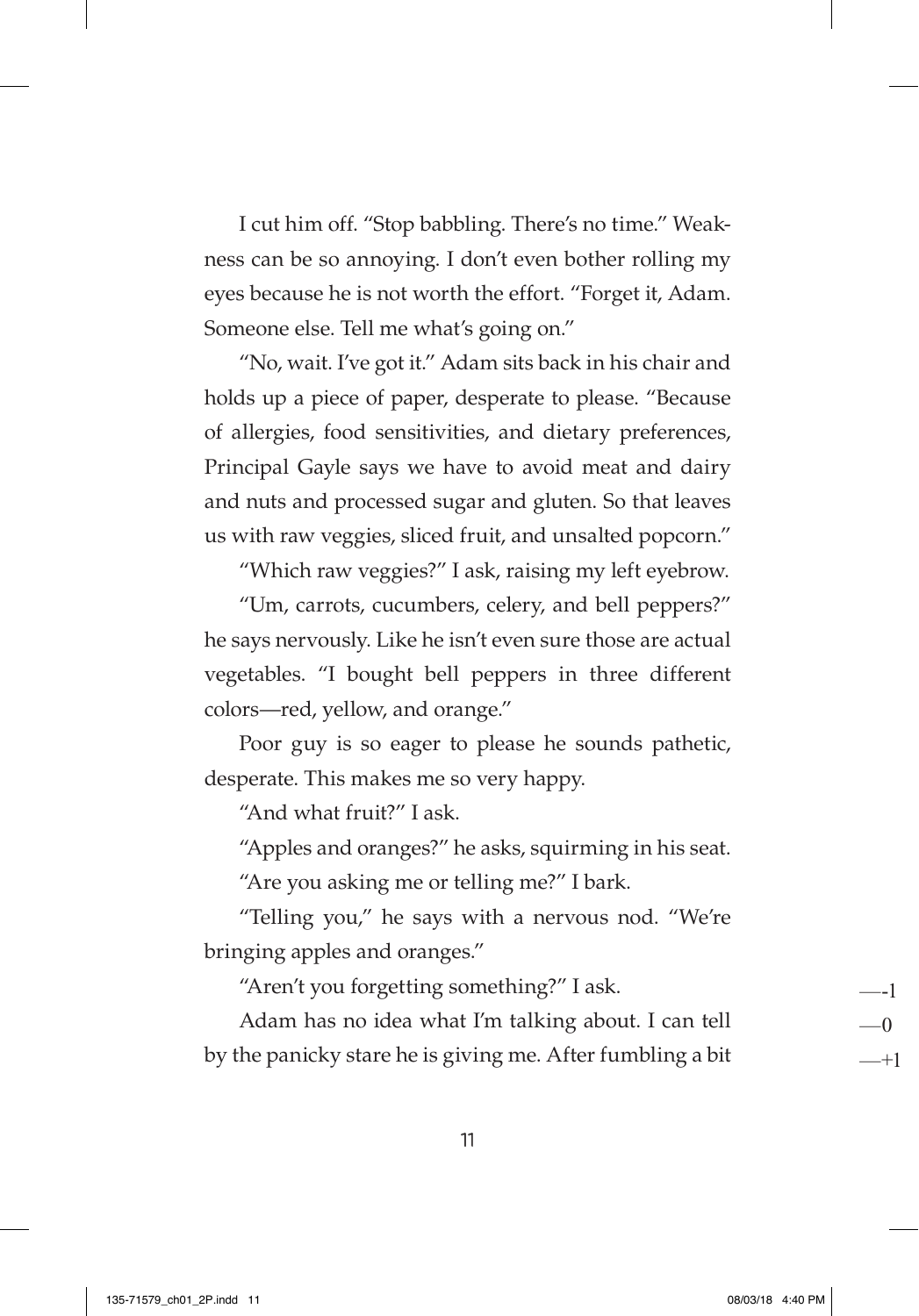more with his notebook and crossing and then uncrossing his legs, he says, "Um, pears? I can probably swing some pears, as well."

"That's not what I mean," I say, voice raised, completely out of patience.

"Oh." He pauses for a moment and then says, "Thank you, Ellie. You are doing an amazing job. Seriously. Totally bang-up."

"Bang-up?" I ask.

"Sorry. Not bang-up. That's so, like, ten years ago. I am just super excited to be here on this committee with you. It's been fantastic and I—"

"You forgot beverages," I scream, interrupting because who has time for this nonsense? Not me.

"Beverages?" he asks.

"Yes, you, Adam Smeathersby, are supposed to be in charge of snacks and beverages. It says so right here in my notes. Do you need me to read you my notes, Adam?"

"Oh yeah. I mean no." He takes a deep breath and starts over again. "I mean yes, I'm in charge of beverages. Of course I know that. I'm taking this job very seriously. And I figured because of the no-sugar thing, and our limited budget, all that's left is water."

"Well, obviously. But what kind of water?" I ask.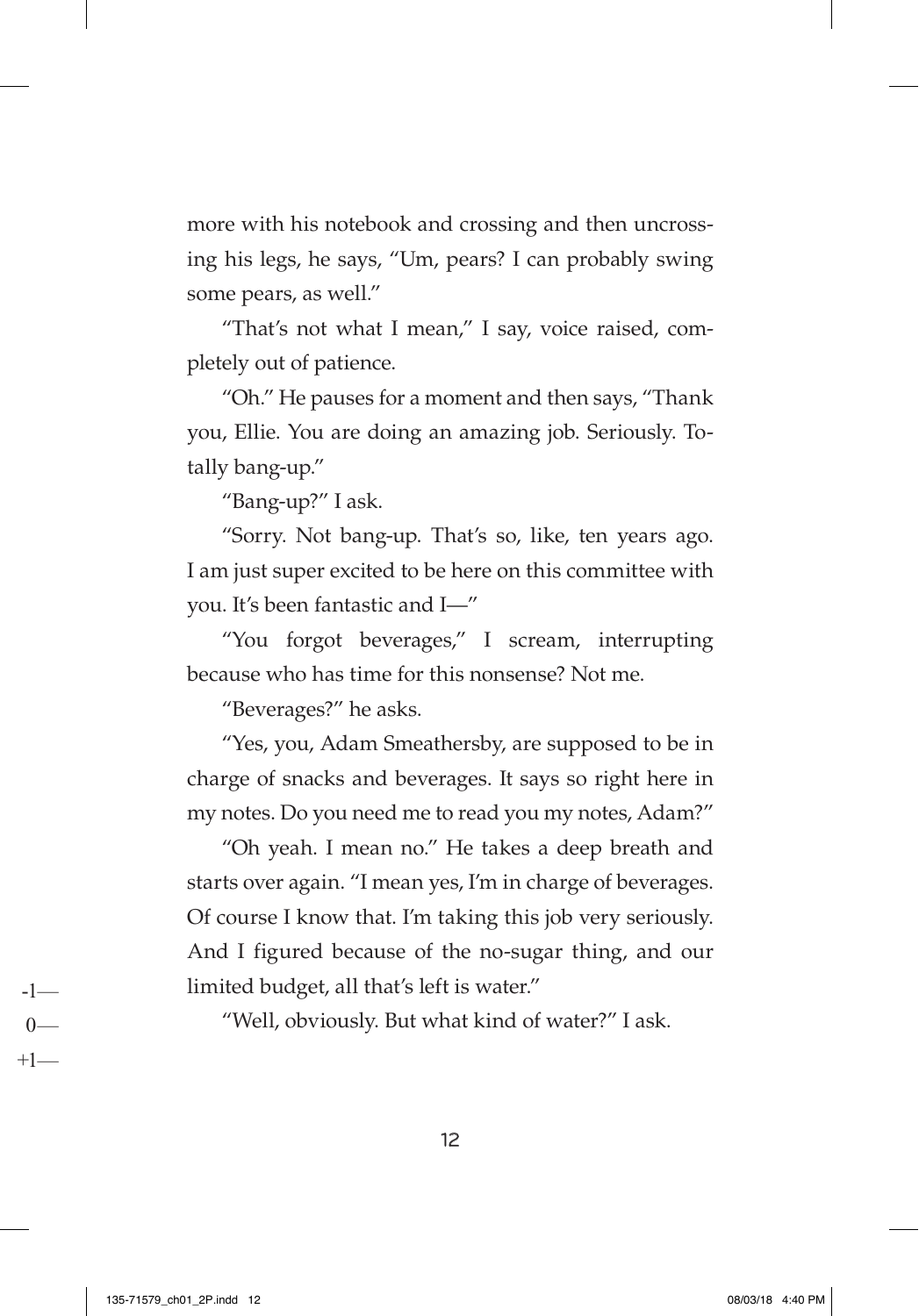"What kind?" he asks nervously.

"Do I have to do everything?" I ask. "Wait, don't even answer that because I know the answer is yes, I do. I mean, come on, Adam. Who doesn't know that water with lemon is an option? They only serve it in every restaurant in America. Have you ever been to a restaurant, Adam?"

Adam stares at me, silent and dumbfounded. For someone who was already quite pasty, I didn't think it would be possible for him to turn paler, but he actually does.

"Well, have you?" I shout.

He finally coughs and asks, "Oh, is that a real question? Yes I have. I have been to a restaurant. I've been to many restaurants. Did you want me to name them? I'm not sure I remember every single one but I could try. I didn't realize that I was supposed to—"

"Stop babbling!" I tell him, out of patience.

"Sorry," he whispers, confused, and now on the verge of tears.

I sigh deeply. "Water with lemon and cucumber slices," I say. "Nothing says Winter Holiday Semiformal like lemon cucumber water, okay?"

"Sure, okay. Whatever you say, Ellie. Thank you."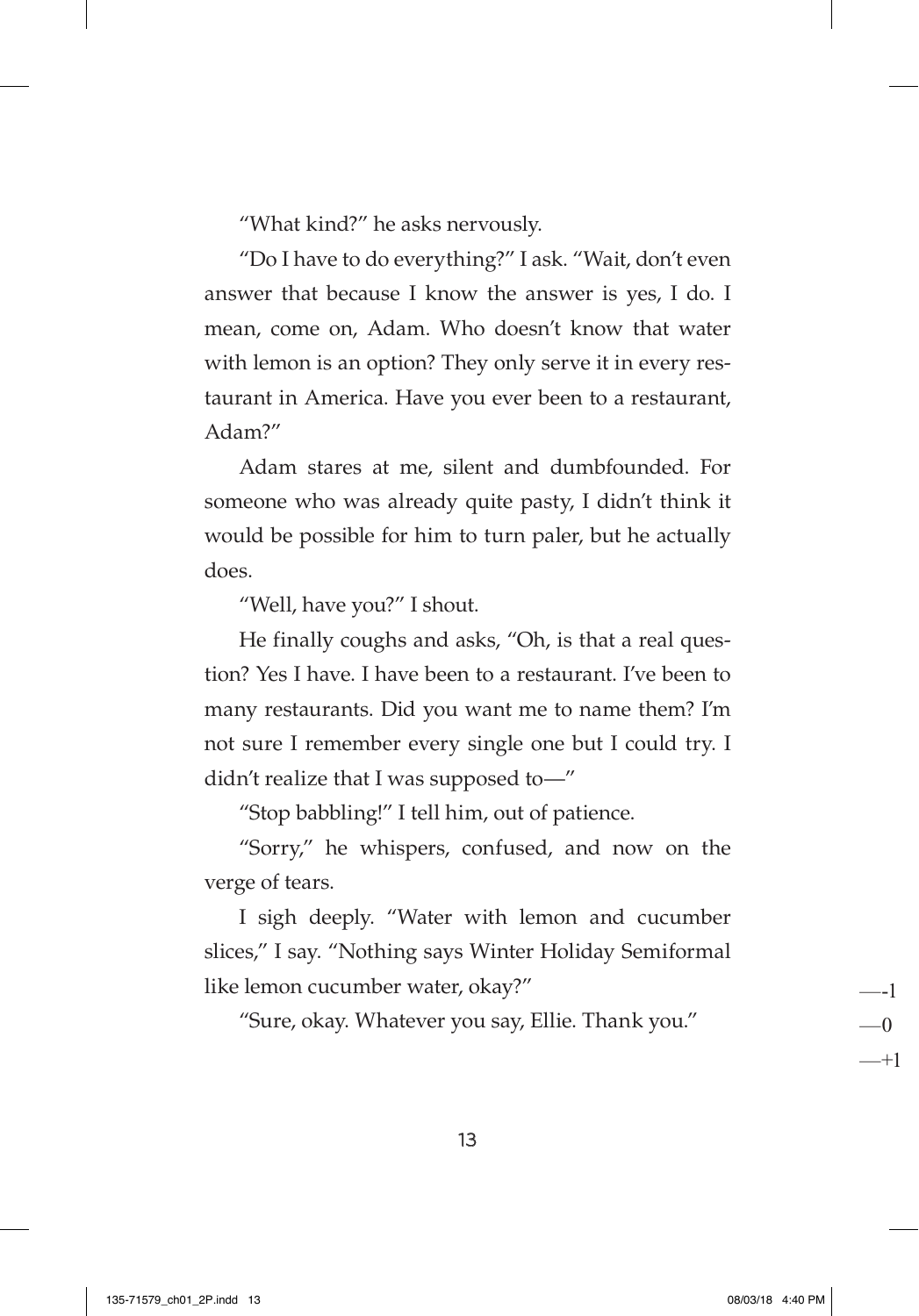"Moving on to decorations," I say, consulting my list. "Who's on snow?"

Darcy Peterson raises one hand tentatively, and then puts it down again. She's biting her bottom lip and she tucks her dark hair behind her ears. Darcy is always tucking her hair behind her ears.

"You with the ripped shirt," I say, pointing at her.

"Oh," she says, flustered, looking down at herself, fingering the slight tear in the bottom of her T-shirt. "I didn't even realize my shirt was ripped."

"That's hard to believe," I mutter under my breath.

Sofia and Harper both hear me and giggle.

Darcy's eyes go wide. She knows I'm making fun of her. Well, of course she does. She can tell by the laughter. Even though she couldn't have heard what I said. That means she can't say anything in her own defense. Cool trick, huh?

I feel that rush of power, of people being afraid of me.

Here's something I learned a long time ago: The more horrible I am, the more people fear me, and the more people fear me, the more they respect me. And here at Lincoln Heights Middle School, they don't simply respect me, they actually kind of worship me. It's an infectious, beautiful kind of power.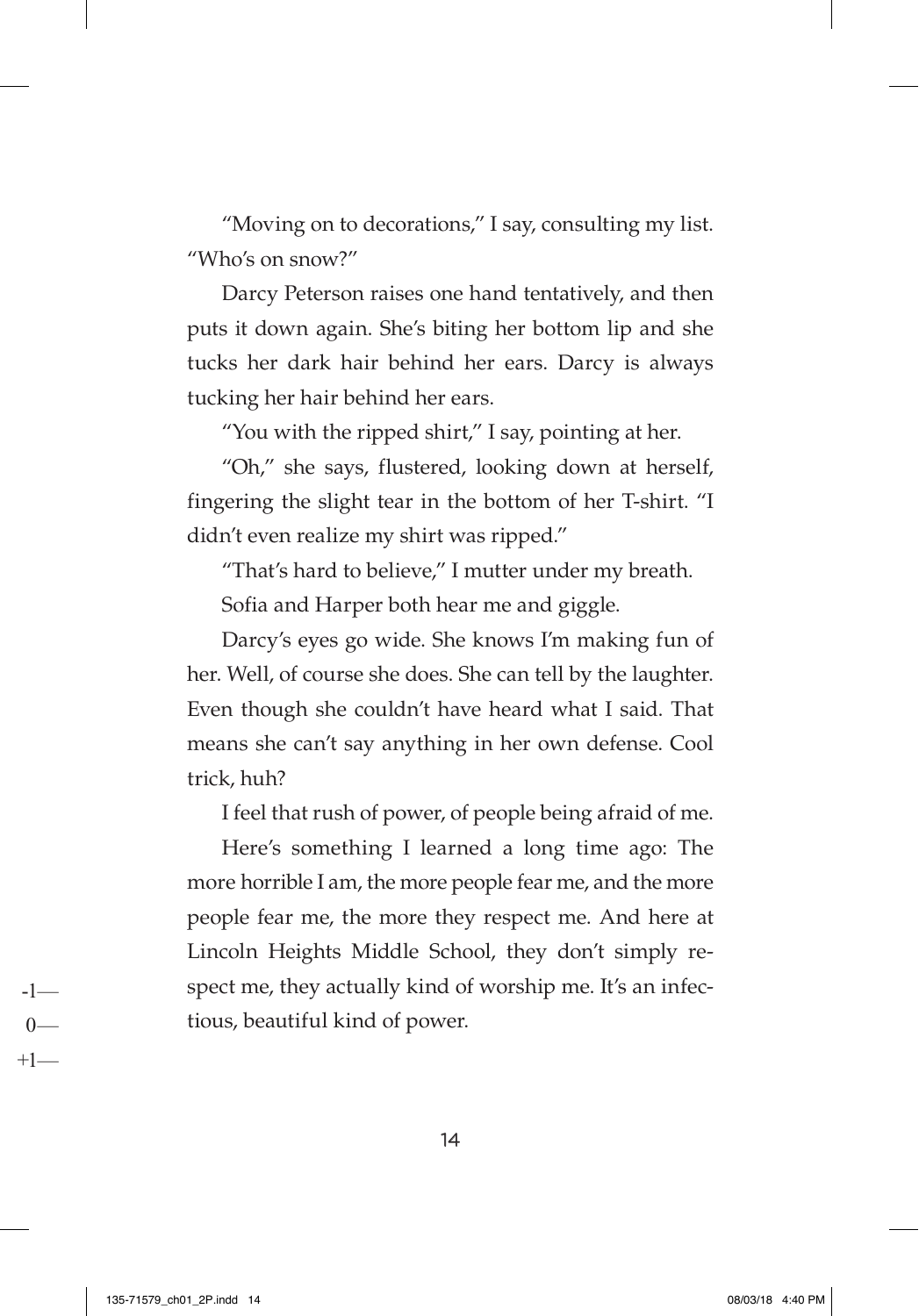"What were you saying?" I ask sharply, getting back to business.

Darcy smiles, unsure. "I have a ton of cotton balls that I've been gluing together. I'm thinking we can put them around the edges of the gym and they'll look like snow cover."

"I like it," I say.

"And I've been making origami snowflakes with this beautiful silver and blue sparkly paper. And then I found a whole slew of Styrofoam balls that we can string from the ceiling. Like snowballs, in a few different sizes. I've already threaded them together with invisible wire," she says. "I hope that's okay."

"It's great," I say. "Good job."

Just then, Lily raises her hand. "We've also got white twinkle lights we're going to string up everywhere. It'll be fantastic."

I nod. "And what about the walls?" I ask, looking toward the cluster of theater geeks.

There are five of them, all dressed in black and various shades of gray, like a uniform. They are skinny, gawky kids with pimples and braces. Two of them are girls in leggings and baggy sweaters: Dezi Arnold and Reese McGuire. The other three are boys in skinny jeans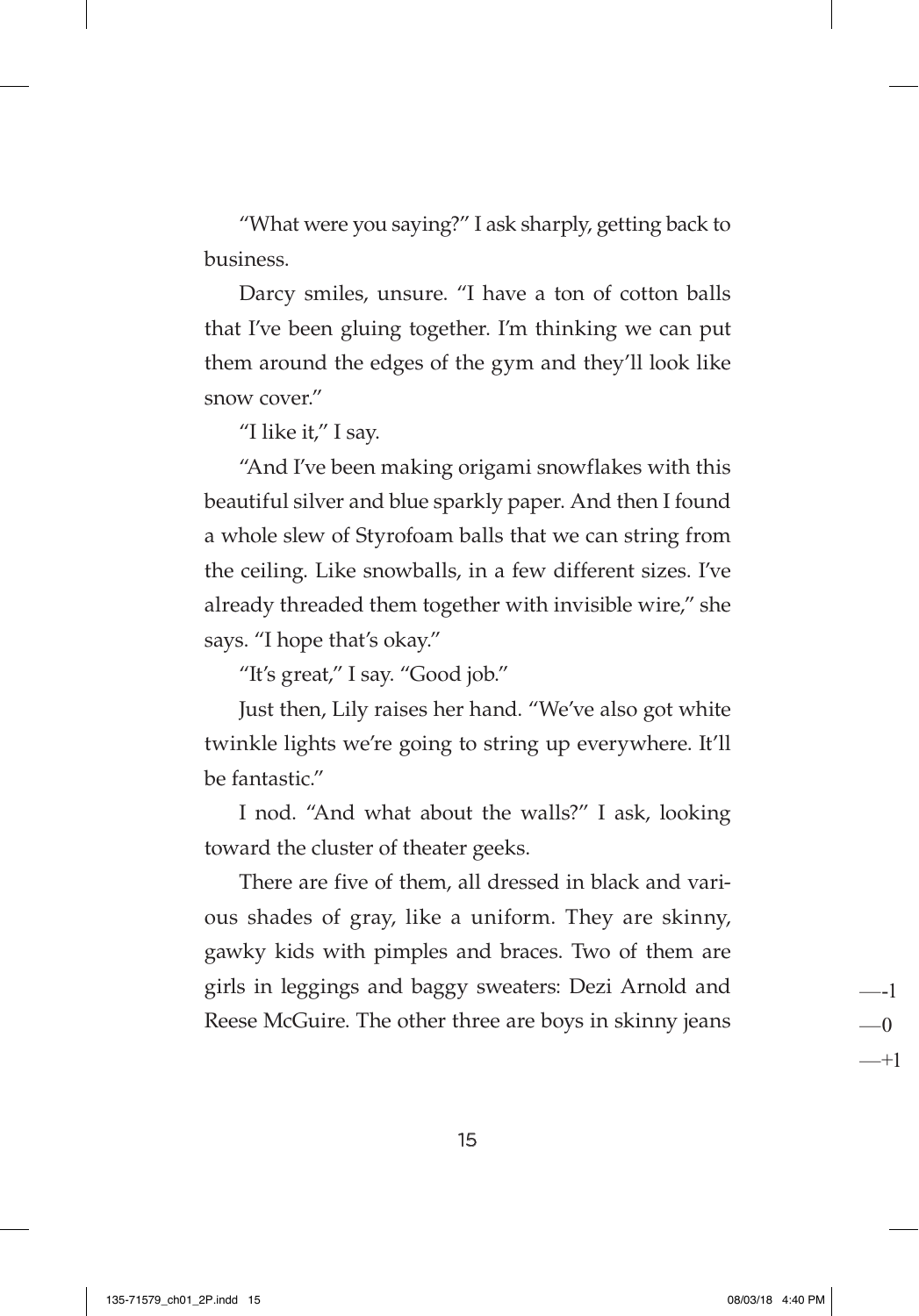and flannels: Jack Gonzales, Ryan Slater, and Charlie Nguyen.

"Okay, Dezi. Talk to me. What have you got?"

Dezi clears her throat and stands, pulling Jack along with her—probably for moral support because she's too chicken to face me alone. Even though she is nervous, she also seems just about ready to burst with enthusiasm. "You wanted winter wonderland, yes?" she asks. "So we got a gigantic roll of craft paper and made mountains and a forest and, well, take a look."

Suddenly Ryan and Charlie get up and unroll a gigantic scroll. It's six feet tall and super wide—practically large enough to cover an entire wall of the gym. The whole scene is breathtaking. I can tell they worked hard on this, painting snow-covered mountains studded with green, spiky pine trees. Fluffy white clouds float overhead against a sparkling blue sky. There are a few snowman families scattered throughout, all of them with orange carrot noses, twigs for limbs, top hats, and bright scarves tied around their little snowmen necks in green, orange, yellow, purple, and blue. Red bobsleds dot the landscape, racing down hills with smiling children inside. The detail astounds me. This mural is so much better than I thought it would be. These kids have real talent.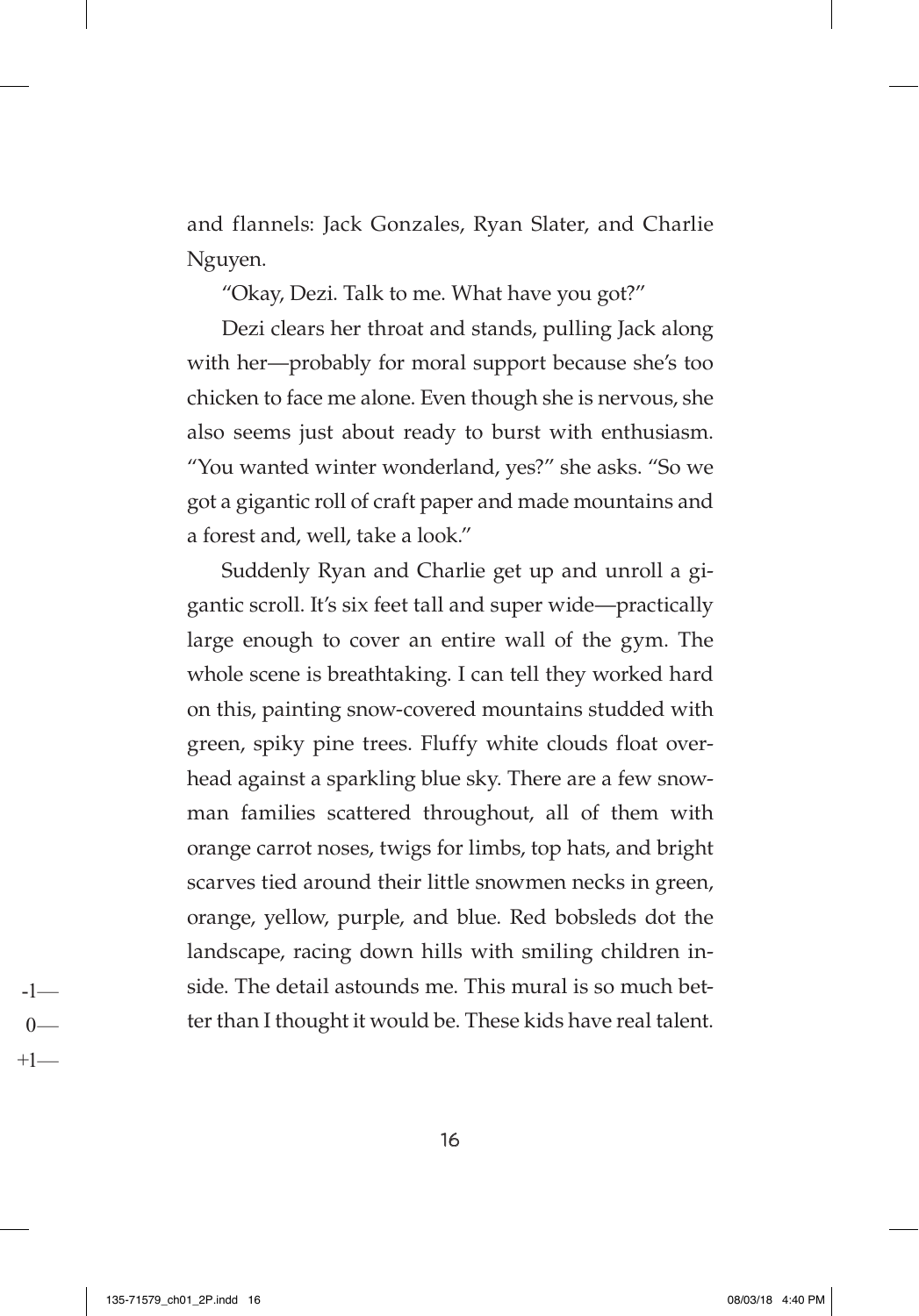Not that I'm going to tell them. I stand up and move closer so I can get a better look. Also, so I can see them tremble and sweat. They are scared of my reaction, even though any idiot can tell this work is brilliant.

There is no question. I love it. But obviously I keep this fact to myself. In fact, I don't even let on that I approve of the thing.

"This is just one wall," I say, frowning.

"Yes, we have three more," Jack tells me.

I nod, keeping my face completely impartial. "Okay, this one is fine. It can stay," I tell them.

Ryan and Charlie exhale loudly. The guys were so nervous they were both holding their breath.

It's inspiring, generating this kind of fear. It gives me fuel, like food or oxygen. Sometimes I think I need it more than water.

"Okay, so let's see the others," I say.

They carefully roll up the first scroll and then swap it out for the next one, and then the next. All three of them are similar and beautiful—each a distinct winter wonderland I wish I could step into, even more magical than I could've imagined. It's going to transform the entire gym. These theater geeks really did amazing work.

"How long did this take you?" I wonder.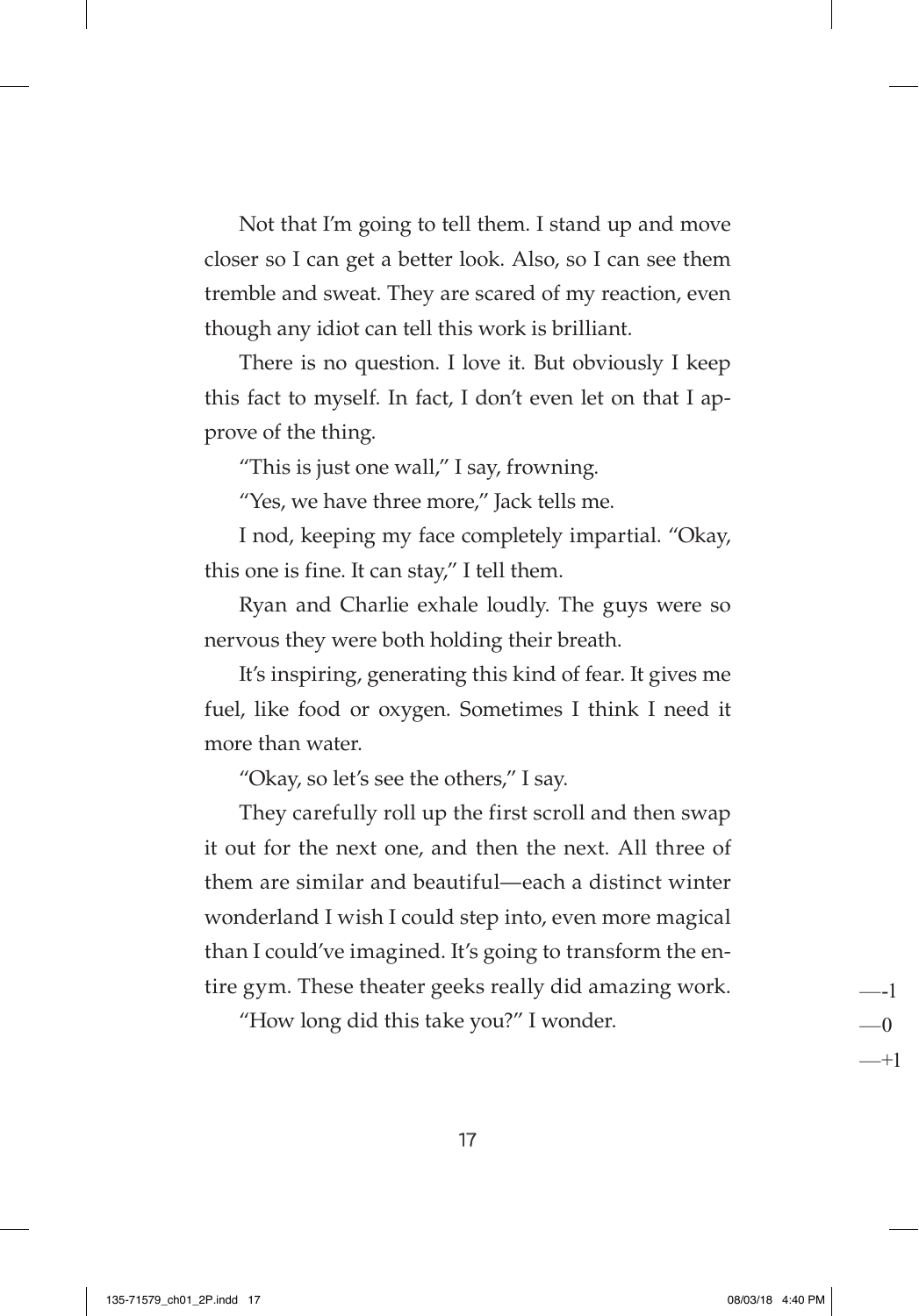"About a month of working on it after school," says Reese. "And late nights."

"Weekends, too," Charlie adds.

"Yesterday, I pretty much flunked a major history test, I think, but it was totally worth it," Jack says.

The others laugh. I can't tell if he's joking or not and I don't really care.

"Okay, let's see the fourth one," I say gruffly, so they don't forget who is in charge.

"We saved the best for last," Reese says, grinning like mad. She holds one end, while Jack pulls on the other, unraveling the scroll. And I can immediately tell what they are talking about. This last scene is different from the others. It's much more detailed. Sure, it's got the same mountains and trees, blue sky and clouds, but it's also got deer, and a family of bears in the background, and rabbits leaping across a snowy, sunlit field. It actually looks like a gigantic professional painting someone would see in a museum.

"What's this?" I ask, pointing to the animals.

"Oh, we added some woodland creatures. I thought it would be fun," says Reese with a shrug.

"You thought it would be fun?" I ask, both eyebrows raised.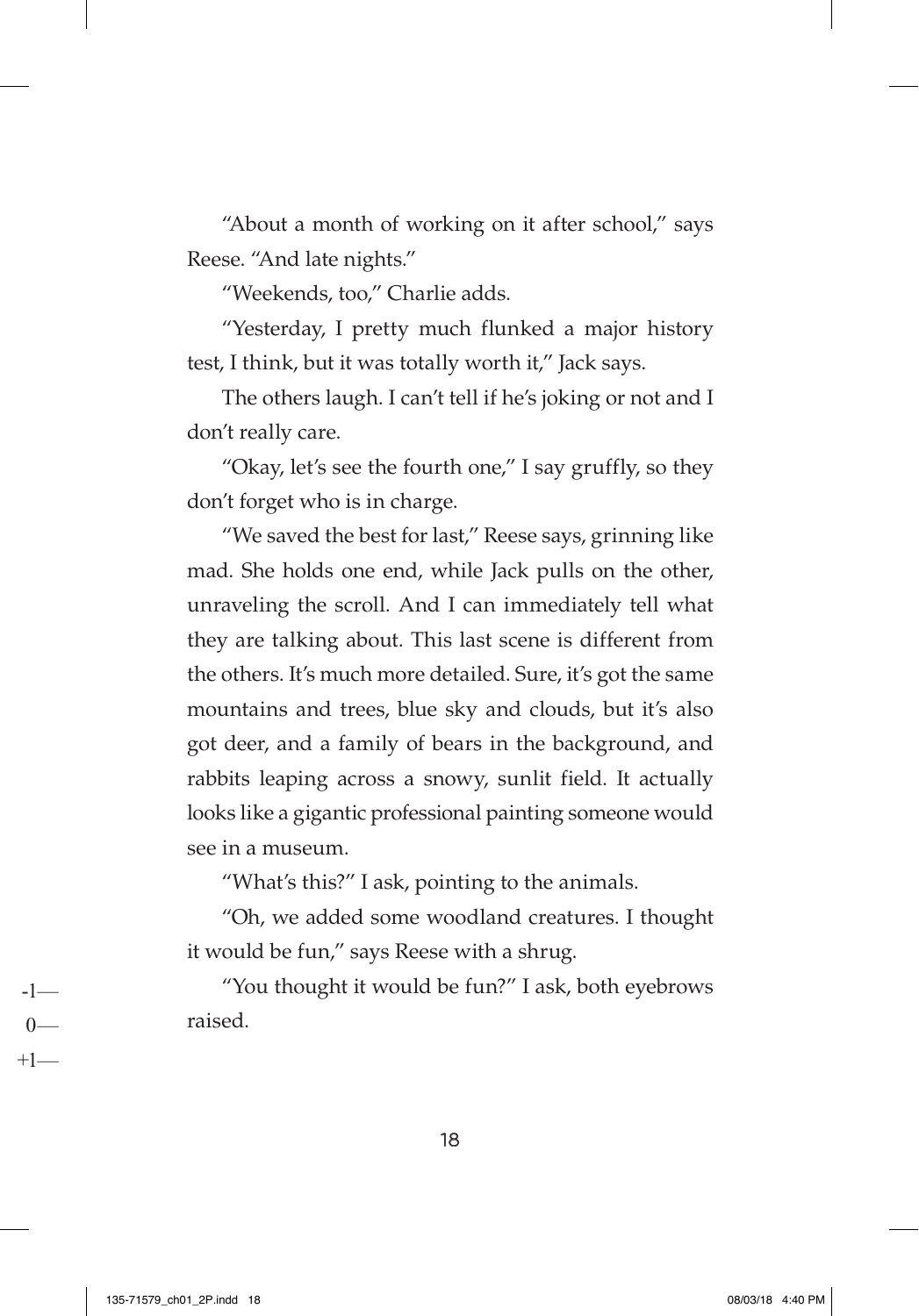She gulps. "Yup."

"You're right. It looks nice." I move forward, take a closer look. That's when I notice a few red birds circling one of the pine trees. "I've just got one question: Why birds? Because birds don't belong in a winter scene most of them fly south for the winter, like old people," I say.

"Not every bird," says Jack. "I did some research on this because I wasn't sure about it, either. But it turns out there's the red-winged crossbill, and the northern goshawk, and snow geese, all of which are depicted here in their natural habitat, so—"

I yawn, loudly and exaggerated, and wave one hand in front of his face. "Yeah, that's enough of that, bird boy. The woodland creatures are one thing. I mean, sure I wish you'd checked with me, but I appreciate the surprise. Birds, though? Sure, some of them stick around. I know that, because I'm not stupid. But that doesn't mean we have to include them in a mural. Because it's still a total disconnect. They simply don't fit into our theme."

"Sure they do," says Jack, standing up straighter. "As I said before, they are winter birds. It's a thing."

I don't know where he gets the confidence and I don't like it, so I laugh in his face. "I'm not interested in the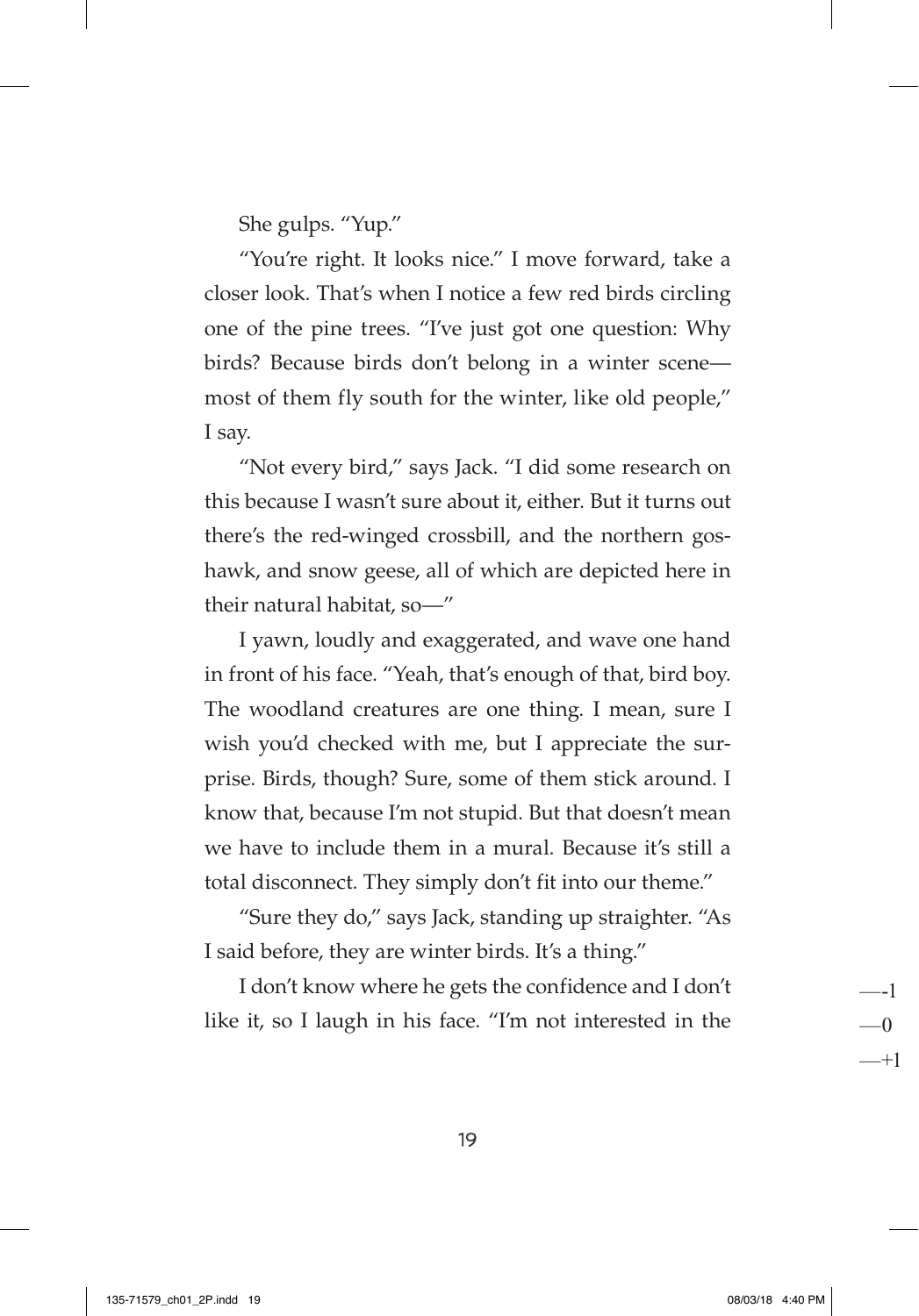facts, nature boy. My point is, no one thinks winter wonderland and birds. The two concepts don't even belong in the same sentence, let alone on the same wall. It's totally going to ruin the entire thing. We can't use it."

"But we have to," says Reese.

"I'll be the judge of that," I reply, squinting closely at the final scroll. "And that snowman in the background? The one between the bear and that deer? He looks a little chubby."

Jack lets out a big laugh.

I whip my head around and glare at him. "What's so funny?" I ask sharply.

"Oh, sorry. I thought you were joking. You know. About the snowman being chubby."

"I would never joke about something like that," I reply. "Obesity is a serious problem in this country. Don't you people read the newspaper?"

No one answers or argues with me. Well, of course they don't. They're too scared.

Reese and Jack are still holding up the scroll in front of me. I take hold of the top edge so I can get a closer look.

"Careful, you'll wrinkle it," says Reese.

I look at her and smile.

She grins back, all friendly. Too friendly, considering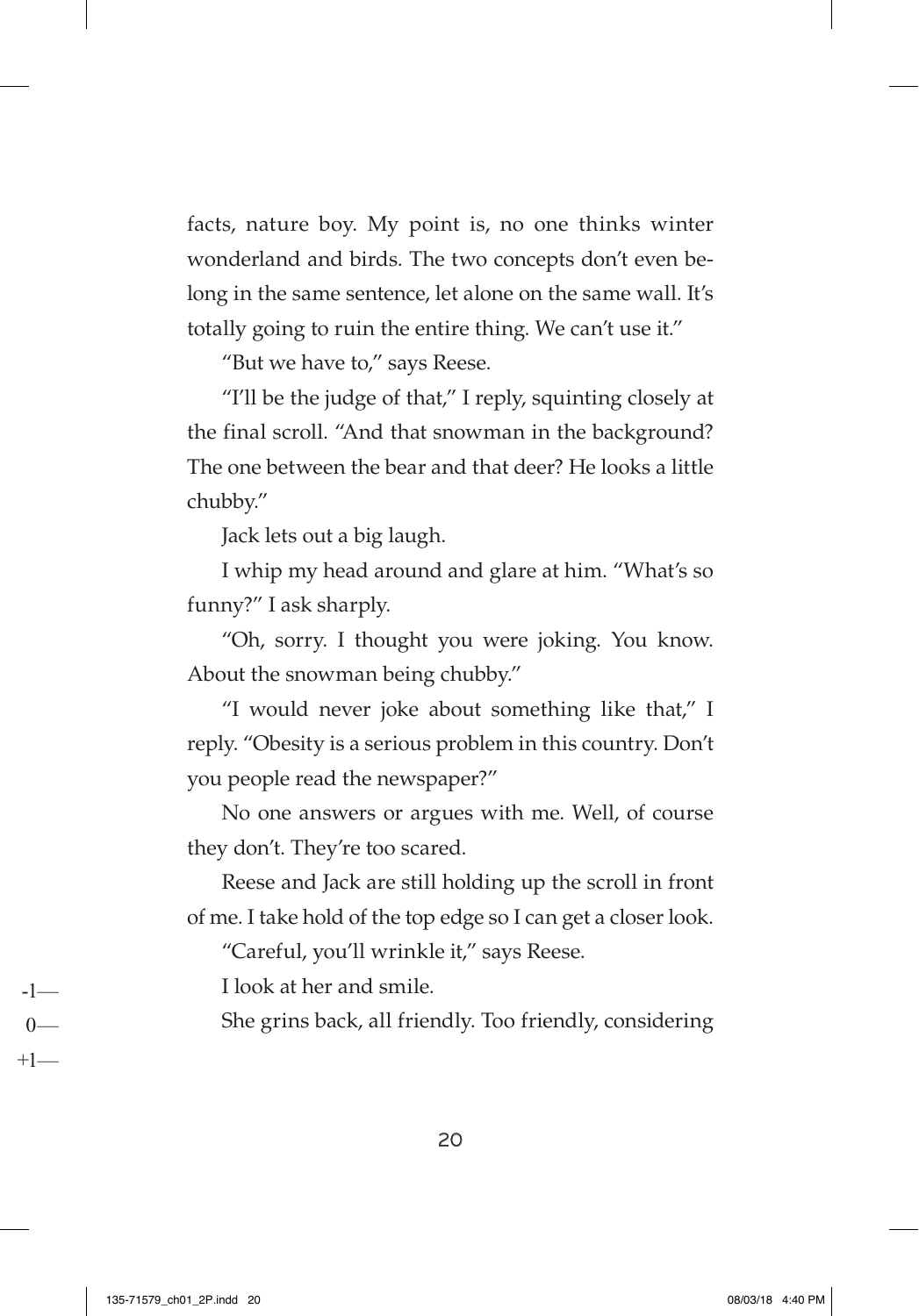that we are not, in fact, friends. She hardly knows me. And she's lucky I let her be on this committee.

Come to think of it, why did I let her join?

Her bad attitude is almost as offensive as her bad skin. Pimples cover her forehead, nose, and cheeks. Why didn't I notice that earlier?

"You're just messing with us, right, Ellie? I mean, you wouldn't make us waste this whole thing . . . ," she says. "We've worked so hard."

"Maybe we can paint over the birds," Jack offers helpfully, pathetically.

"But why should we have to?" asks Reese, standing up a little straighter, her voice getting slightly louder. "We spent so much time making them and they look really good. Plus, they belong in this landscape. Jack did the research. I know that you are in charge, Ellie, but there are fourteen other people on this committee."

"Thirteen, now that Jeremy 'Fartburger' had to go," I remind her.

Reese sighs and runs her fingers through her hair. "Fine. Thirteen. My point is, if most of us think it looks good, then we should keep it. Shouldn't we take a vote or something? I mean, why do you get to decide everything?"

Huh. People rarely stand up for themselves around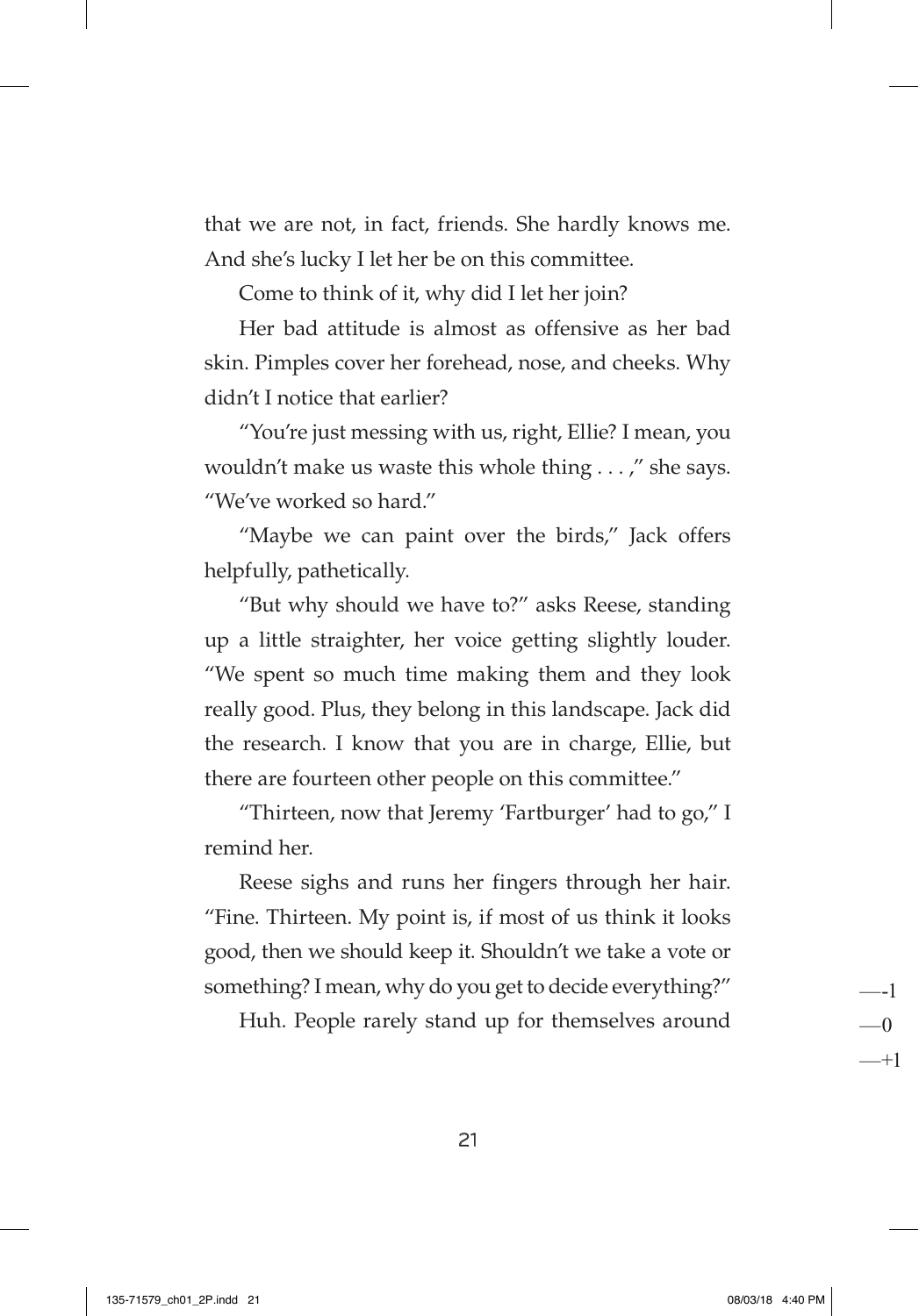me, and to be challenged by Reese—a total nerd? It's so unexpected and kind of refreshing.

Kind of.

I don't say anything in response. Not at first. Instead, I put my other hand on the scroll.

Reese's smile starts to waver and she glances from my face to my hands.

Everyone is watching us, waiting for my next move.

The paper feels so flimsy. I'm suddenly overcome by an urge to destroy it.

Ripping it in half would be cruel, a truly terrible act. But then again, maybe these theater geeks deserve it. After all, they didn't ask me if they could include woodland creatures in the scene. And birds? How dumb. We're in eighth grade, not preschool. I could say as much, but actions speak louder than words . . .

As I contemplate what to do, I feel a gentle tug at the paper. Reese is trying to take it away from me, but subtly, as if I'm not even going to notice.

As if  $\ldots$ 

I pull in the opposite direction, softly at first. But then she tightens her grip, so I yank on it hard and it tears, making an angry ripping noise that reverberates throughout the gym.

Someone gasps.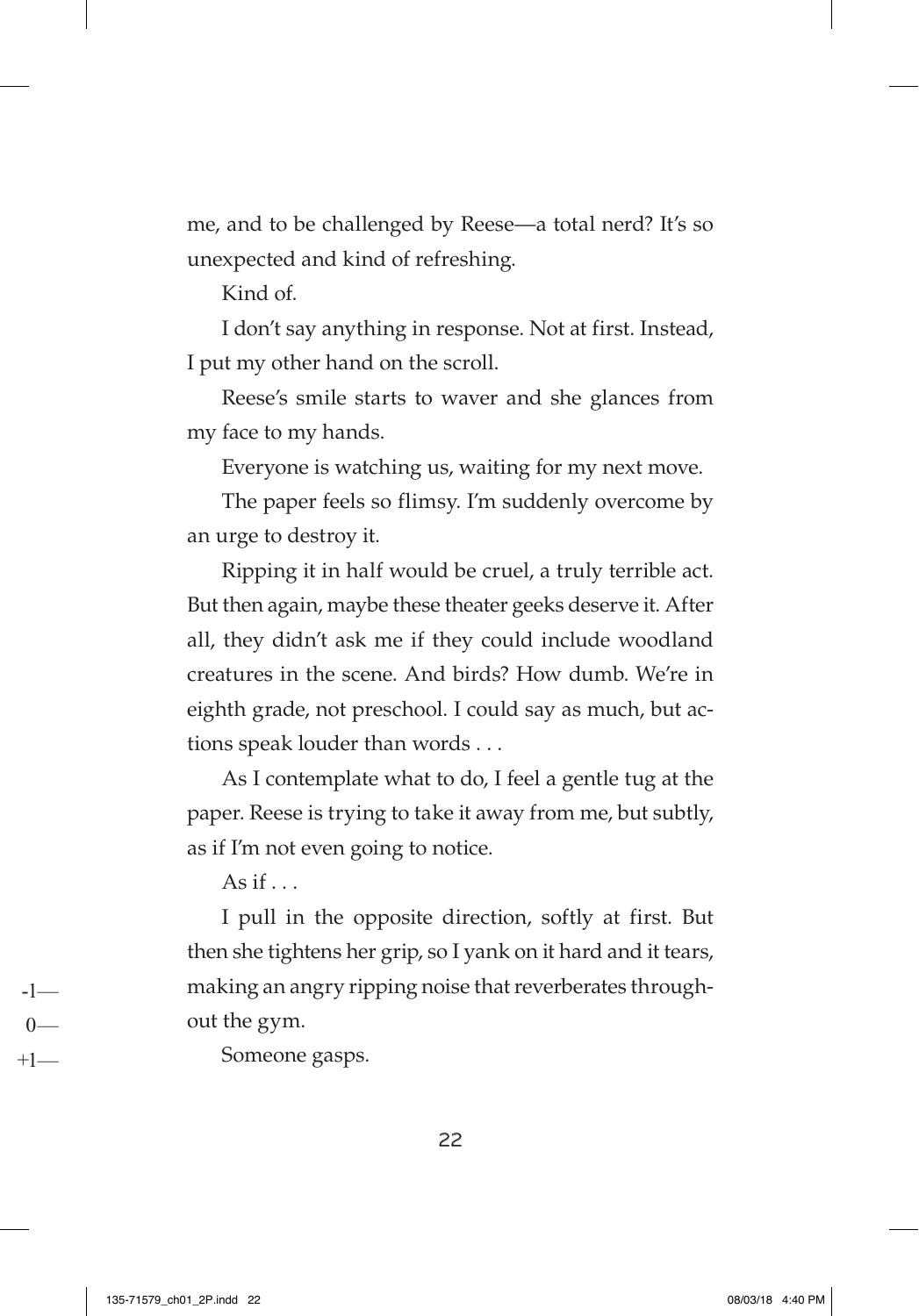Reese cries, "No!"

And it's too much for me, her being so precious about her work, about this slight tear at the top of the scroll. It's easily repairable, and even if we left it—no one would notice. I mean, who does she think she is? Michelangelo? Frida Kahlo? Van Gogh? This is nothing, certainly not enough to teach her a lesson. She wants to complain? I'll give her something to complain about.

I pull at it again, harder this time, so that the paper tears all the way. Now Reese is left holding one half of the scene and I have the other. It's terrible. Truly awful, and exactly what I needed to do.

I look to Reese, challenging her. She is stunned and speechless. Her pale-blue eyes are wide and filling up with tears.

"It's okay," I hear Jack whisper. He puts a hand on her shoulder. "We can still tape it. No one will notice."

"You think?" I ask, as I take my half and tear it again, and again, and again, until it's merely a bunch of tiny pieces. Next, I throw it up over my head like confetti.

"Oops!" I say. "Well, at least we have more snow."

Sofia laughs, but it sounds forced. I shoot her an evil look—make a mental note to deal with her later.

Meanwhile, everyone else is silent, too stunned to make a sound.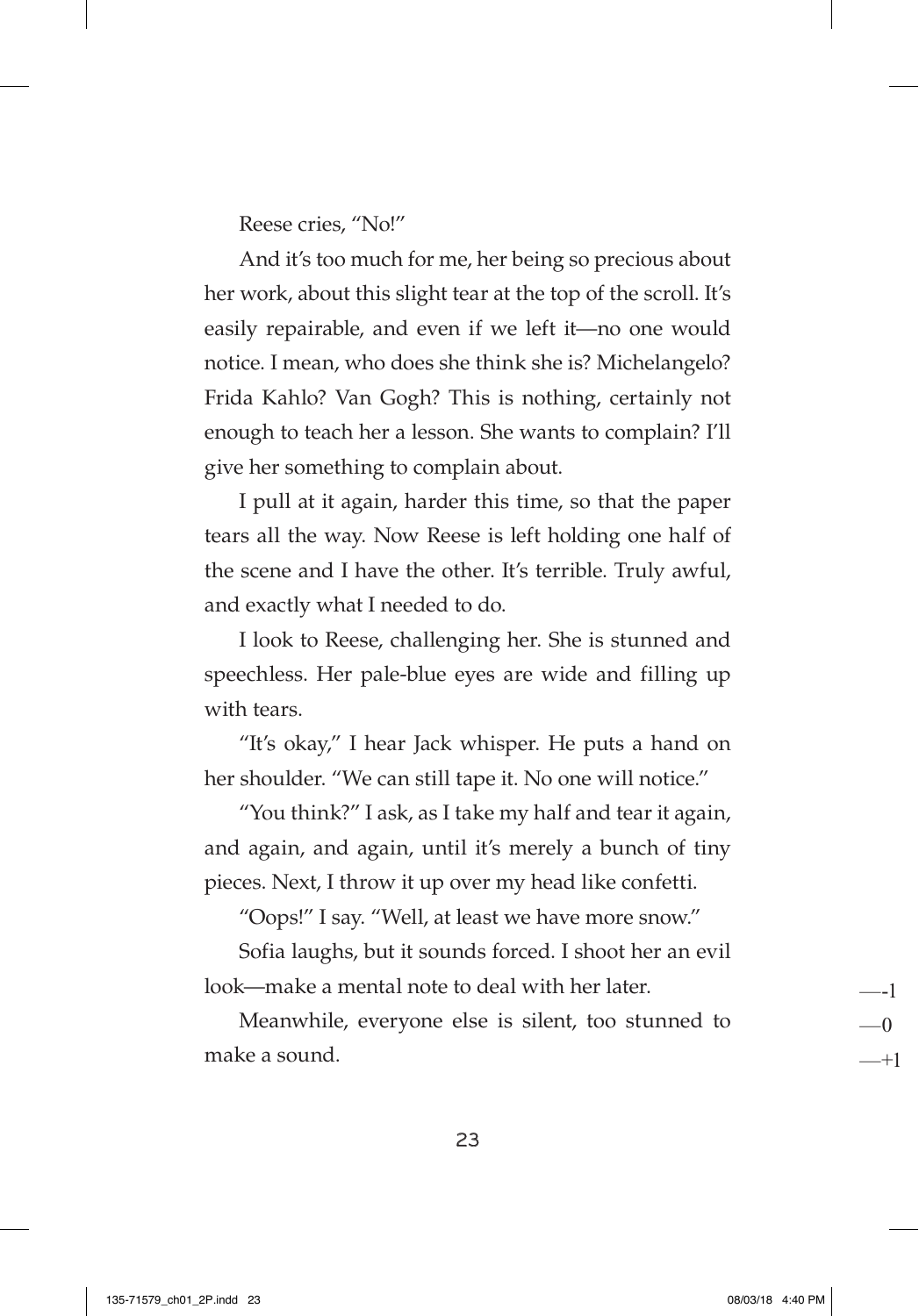Except for Reese, who is suddenly red-faced and fuming. "How could you?" she sputters, fists clenched at her sides.

Before I can answer her, someone's phone starts to ring.

Unacceptable!

"Who left their cell phone on during my meeting?" I yell, spinning around.

No one says anything. I look toward the noise and realize the ring tone sounds familiar. Oh wow, it's coming from my purse. "Hah, that's me," I say. "Get to work, everyone. String those lights. Hang the murals. Put out the snow. Find something cool for the fourth wall. And someone grab the disco ball from the supply closet. I'll be back soon."

I grab my bag and step outside so I can answer my phone. The number on the screen is one I know, and it makes me happy.

"Hey, Daddy. What's up?" I ask, once I'm in the hallway.

"Ellie, babe. How are you?"

I sigh and reply, "Fine. Tired. Running this dance has been exhausting. You wouldn't believe the incompetence I have to deal with"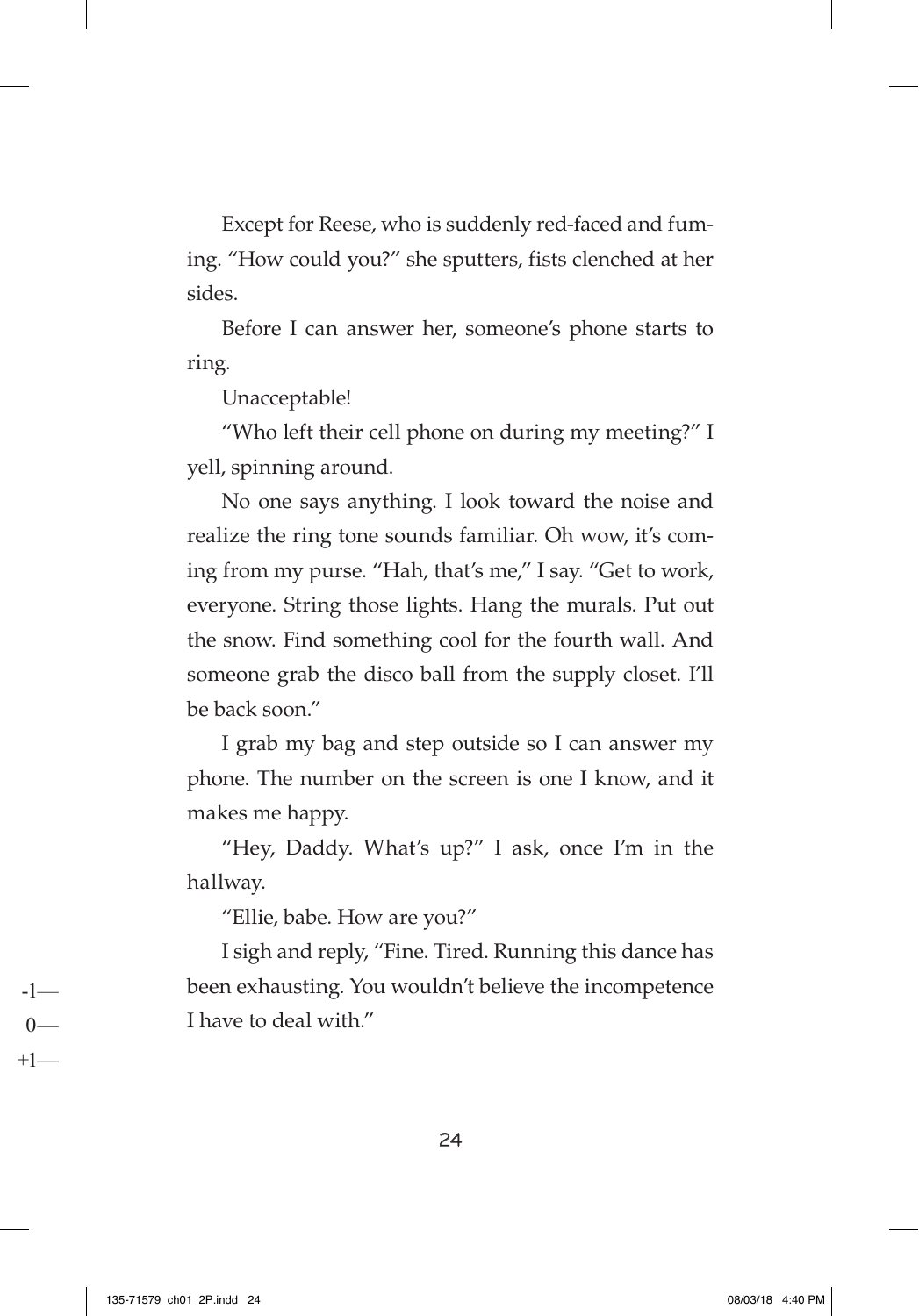My father chuckles and says, "That's the Ellie I know and love. I'm sure you will pull it off beautifully."

"Well, I have no choice now, do I? Who else is smart enough to be in charge of this whole thing?"

"No one, babe," my father assures me.

"It's just so stressful, and everyone is super annoying. I can't wait until this whole thing is over with and I'm in Hawaii," I tell him.

"You won't have to wait for long. I'm sending a car to pick you up at your mom's house at five a.m. tomorrow."

"A limo?" I ask.

My dad chuckles instead of answering.

I frown, not that he can see me. "I'm not joking," I tell him.

"Oh, Ellie. You're too much."

"I think I'm just enough," I reply. "It's bad enough that you are making me fly coach."

"Thirteen-year-olds don't need to fly first class, Ellie. If your life is too easy now, you'll have nothing to look forward to. No reason to work hard. And speaking of ... how is school? Still at the top of your class?" he asks.

"Of course," I tell him.

"Well, good," my dad replies. "I can't wait for you to get to Maui. You are going to love it."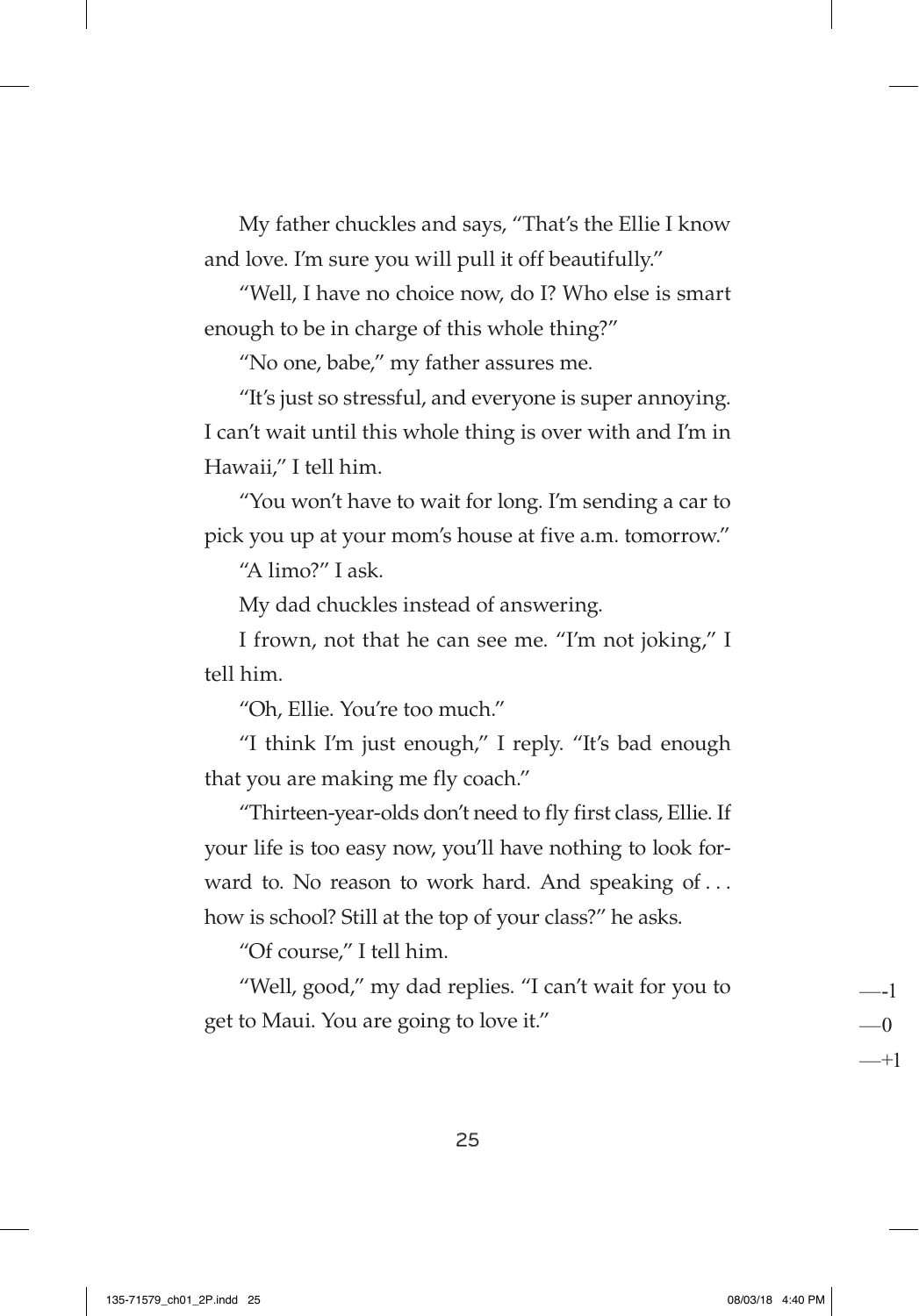"You got me my own private suite, right?" I ask. "And it's overlooking the ocean?"

My dad laughs again. "Of course, sweetheart. This is a special occasion."

"You mean us finally spending Christmas together after so long?"

"Sure, that, and I also have another big surprise for you."

"Wait, what?" I ask. "What is it? You know I hate surprises."

"You're gonna love this one," my dad says. "You did clear this trip with your mother, correct?"

Ugh. I can't believe my dad is asking me this now, when there's so much going on. My parents split up years ago and I almost always spend Christmas with my mom. Usually my dad is too busy with work stuff. He actually never takes vacations. Except this year is different. This year my dad invited me to Maui and there's no way I'm not going. The only catch is, he insisted that I be the one to break the news to my mom. They don't speak anymore. And I fully intended to tell her . . . eventually.

"Ellie?" my dad asks. "You still there?"

I glance back toward the gym, take a deep breath, and then lie. "Of course I told her."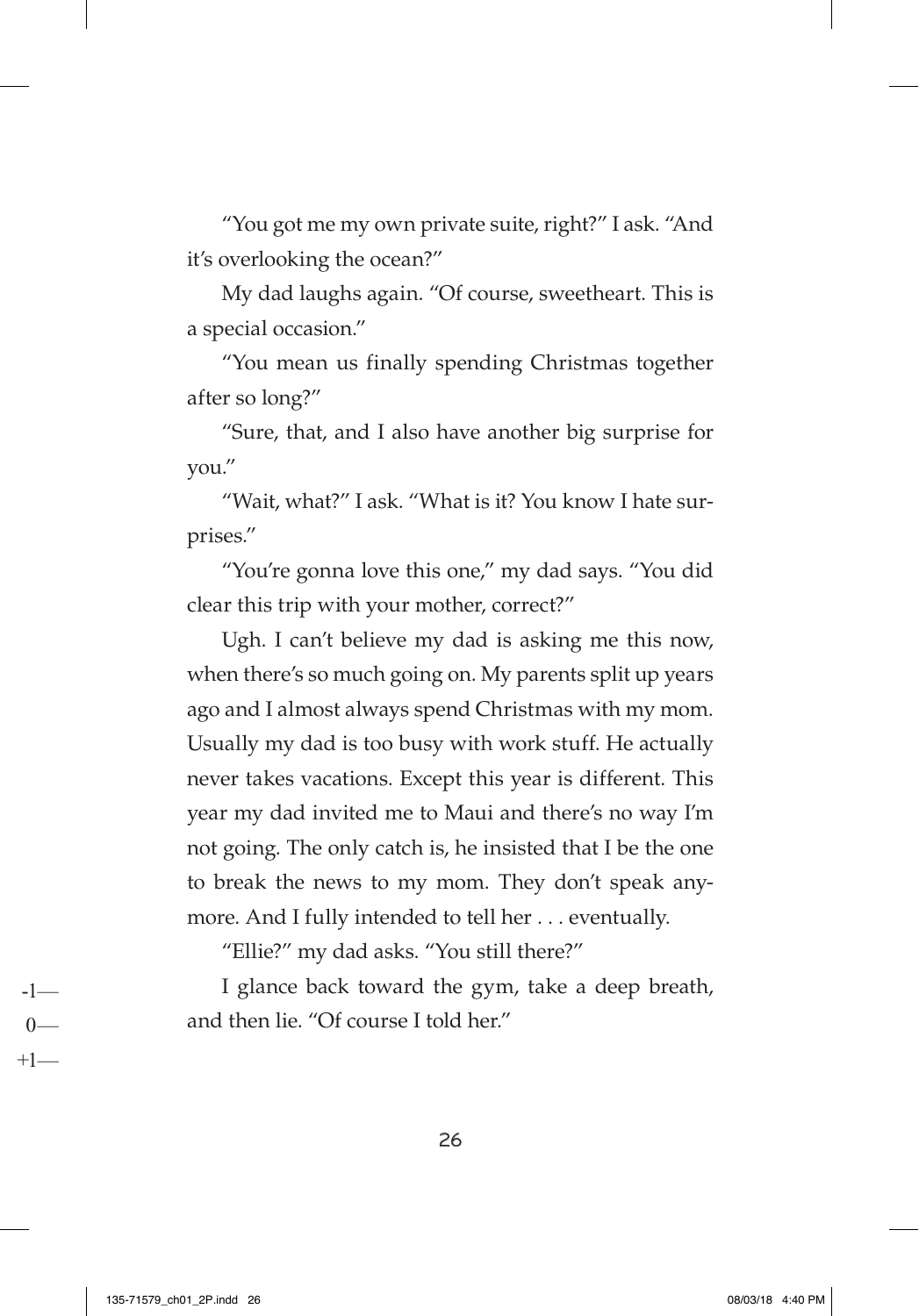"How'd she take the news?" he asks.

"Do you actually care?" I reply.

"Ellie, that's not fair," my dad says. "Your mother and I have our issues, but she's still your mom, and she deserves to be treated with—"

I sigh, cutting him off. "She's fine and I've got to go."

"Okay. Can't wait to see you tomorrow."

"Yup, me too. Bye," I say, and hang up.

I peek into the gym. Everyone is bustling around, working together, getting stuff done. One of the murals is already up on the wall. Darcy and Jack and Adam are stringing snowballs from the basketball hoops. Maddie and Harper are putting up the snowflakes. Everyone has done an amazing amount of work in the time I've been gone. I'm impressed. I think about joining them, pitching in to help make everything go faster . . .

And then I realize that I still have to do my nails.

I just got this new polish called Winter's Chill, the shade of which will match my dress perfectly. It only takes a few minutes to do my fingers, but I need to wait a lot longer to make sure they are dry. So I head to the football field and power walk around the track a few times. It's chilly but I can take it.

As I exercise, I work on composing a note to my mom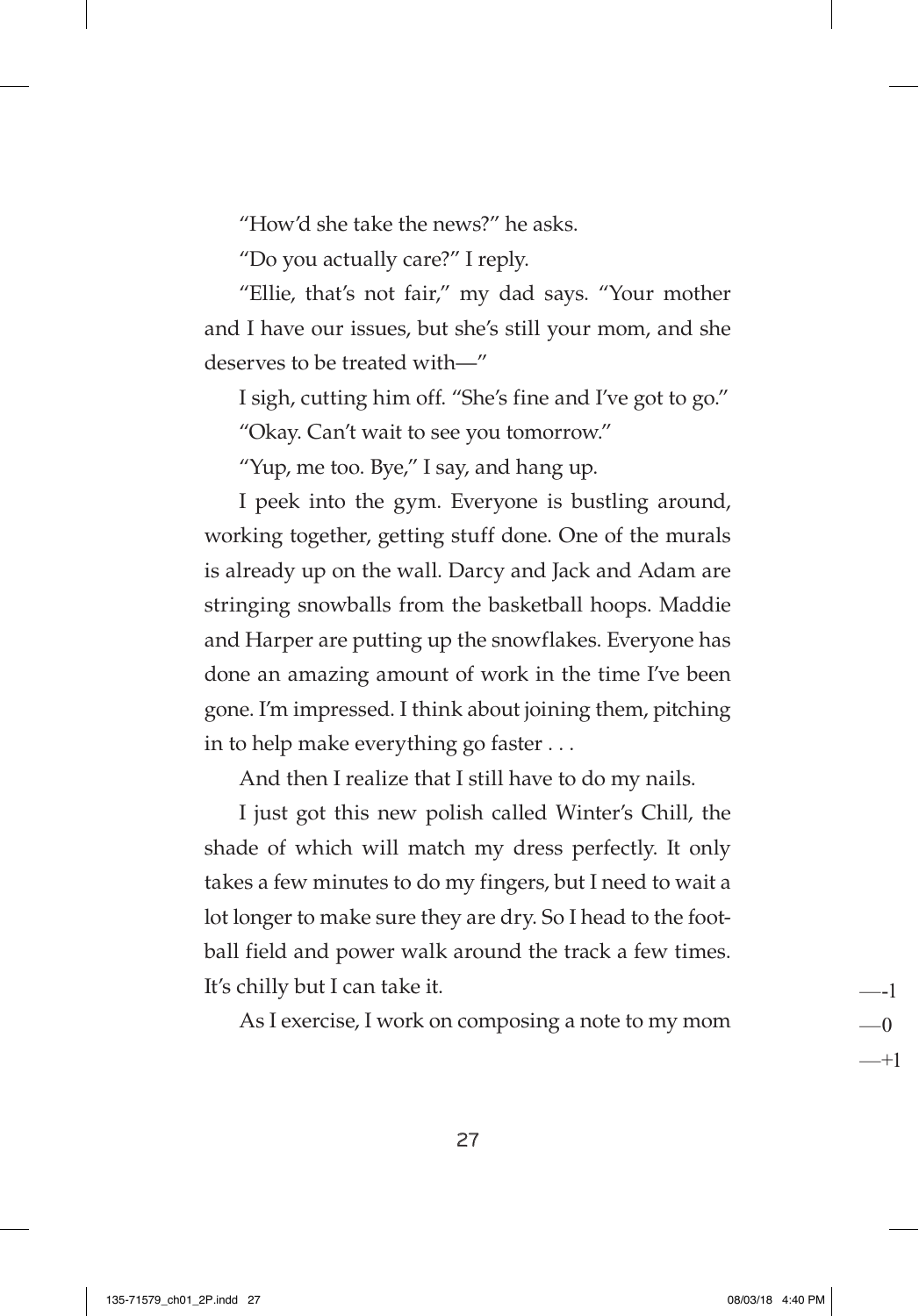in my head. I think brief and to the point is key. Something like, *Hi, Mom. Flying to Maui to see Dad. Merry Christmas. See you next week!*

Actually, I don't even need to put that in a note. I'll simply sneak out of the house before dawn and then text her from the airport. My mom will understand. I hardly ever get to see my dad. He travels a lot for work and his schedule is too unpredictable. It's been almost a year since we've spent time together, and he only invited me to Maui two weeks ago. How could I say no? I can't. This is a wonderful opportunity for me. I've never been to Hawaii, and my mom would never take me to a fancy resort, even if she could afford to. It's simply not her style. And sure, with me gone, she'll have to spend Christmas alone, but what's the big deal? It's only one stupid holiday.

I blow on my nails and test the polish, gently brushing my thumb along my pinky—all dry.

By the time I get back to the gym, the entire room has been transformed.

The twinkle lights run from each corner of the room and meet at the middle. The mounds of cotton balls are bunched together in a way that looks surprisingly like snow. The three murals I approved of are up and looking magnificent. On the fourth wall, they've hung the half of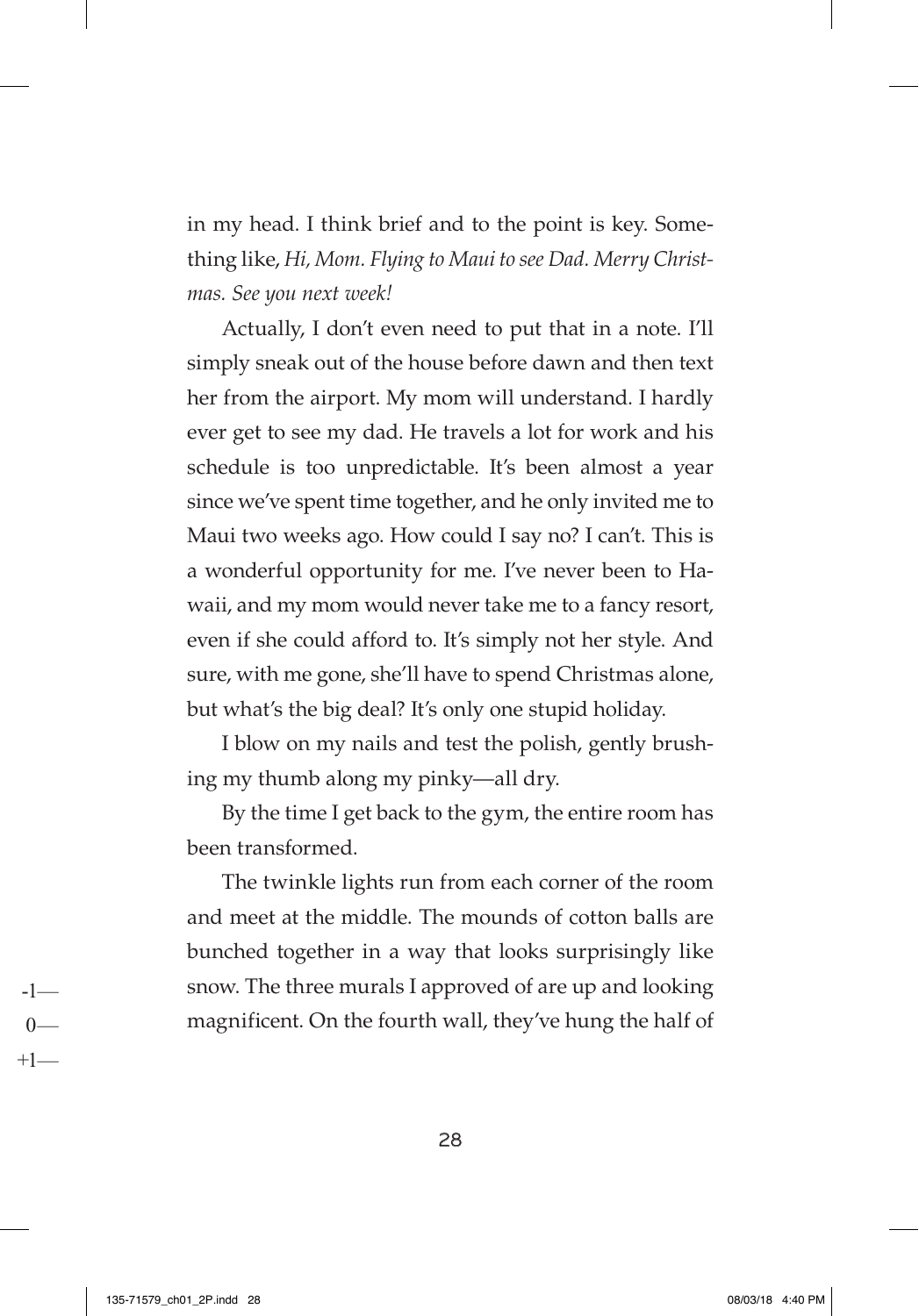the scroll that Reese was able to save, except they painted over those stupid birds. Much better. They even scrounged together enough of Darcy's snow to cover the remaining part of the wall, so it looks kind of like a three-dimensional sledding hill.

"We're running out of time, people," I announce, checking my watch.

"We're almost done," Jack tells me, wiping some sweat off his forehead.

Behind him, Maddie and Lily are lugging the gigantic disco ball to the center of the room, where the big ladder is already set up.

Dezi follows them with a spool of invisible wire.

Jack starts climbing the ladder.

"What are you doing?" I ask.

He looks at me with panic in his eyes.

"Um, I thought I was doing what you wanted me to do," he says.

"No way, you've already screwed up the scenery. This disco ball is the centerpiece of the whole entire room. It ties everything together and *I'm* going to hang it up," I say, pushing him out of the way.

I cannot believe he is trying to do this last thing, steal the spotlight from me. It's completely unacceptable.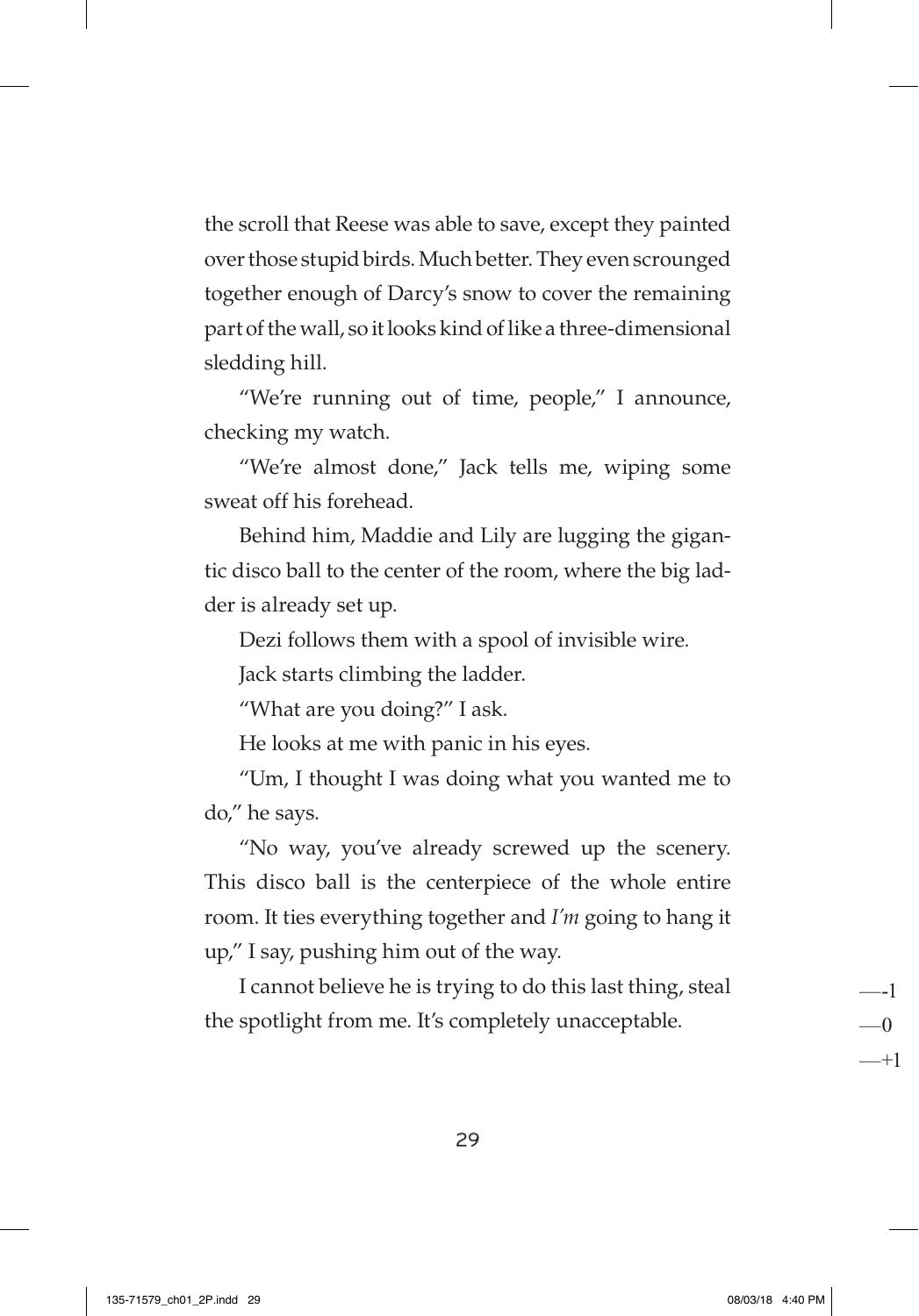I grab the spool of wire with one hand, and carefully tuck the disco ball under my arm. It's not that heavy, but it's big and hard to manage. I awkwardly reach for the ladder with my free hand and start to climb. As I take my first step, I realize it's actually kind of rickety. "Someone hold this!" I shout.

Sofia and Reese run over and station themselves under me, each holding on to one side of the ladder.

"That's better," I say. "Now, don't let go."

I climb another step and then another. The higher I go, the more nervous I am. I've never been excited about heights, but I'm not going to let anyone know. Fear is a sign of weakness and I am anything but weak.

I can handle this—it's only a disco ball. And once it's hung, the room will be perfect.

Taking a deep breath, I climb another rung.

"Be careful," Maddie calls up to me. I know she means well, but she sounds like a total nag. Could she actually know I'm afraid? Annoying.

"I'm fine," I bark down to her. "This is not a big deal."

I am feeling the opposite but hope no one can tell.

When I finally reach the top of the ladder I loop the wire around the middle of the beam and then tie on the disco ball.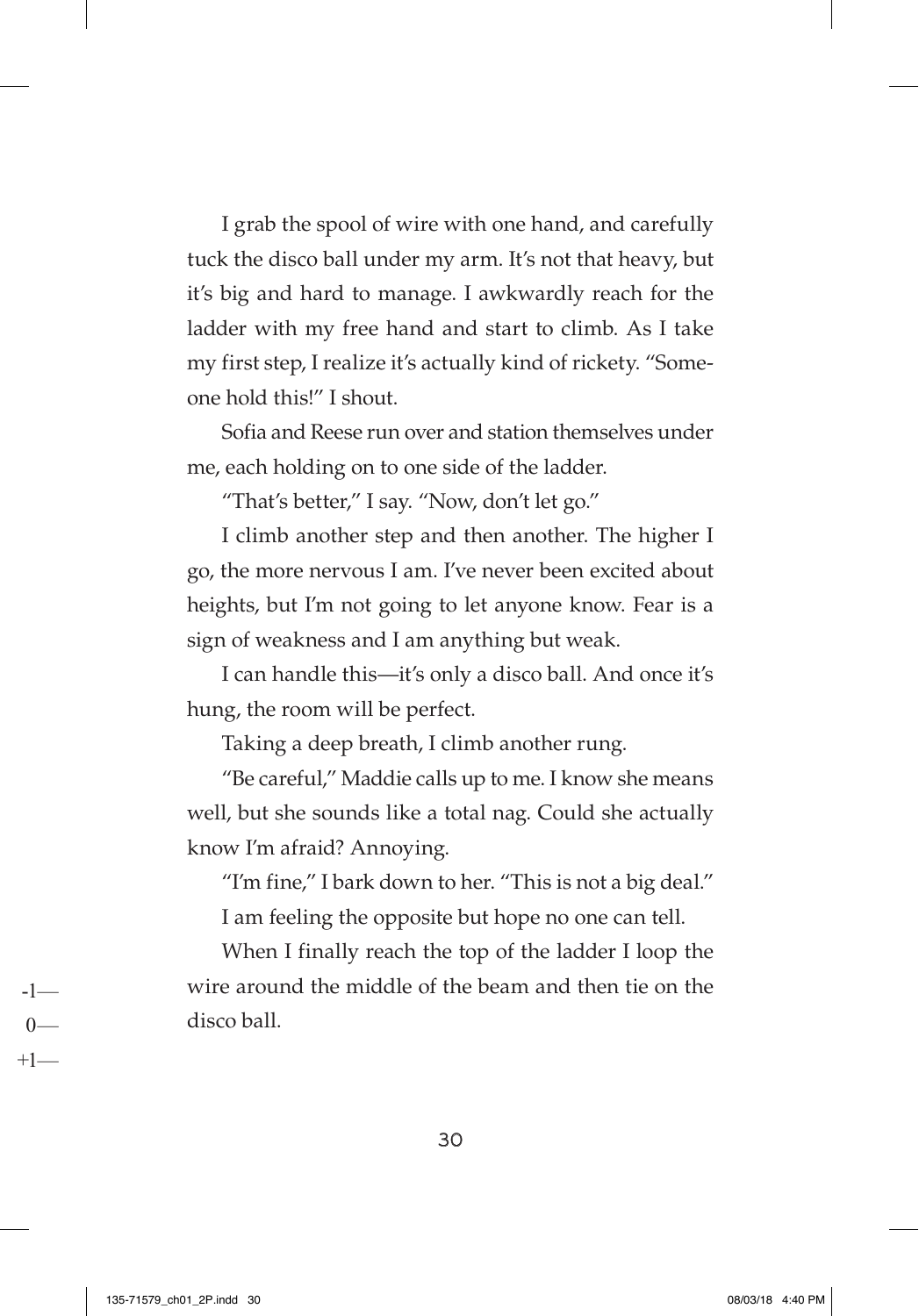There. Done. The ball is composed of hundreds of little square mirrors and as it spins, I see my image in miniature reflected back to me a hundred times. It's gorgeous. I'm gorgeous. But wait a second . . . Something is off.

"Is this thing centered?" I call down to the crowd below.

No one answers. I look at the ground, which seems so far away, and why isn't anyone paying any attention to me? "Hey, dummies. I asked you a question," I shout.

A few people glance up at me: Maddie, Jack, Lily.

"Is it centered?" I call again, hardly believing how far away everyone looks from here. I hope no one notices the tremble in my voice. Who knew the gym ceiling was this high?

Jack shades his eyes with one hand and squints at me. "I can't really tell from where I'm standing," he says.

Ridiculous. I can't believe I have to do everything around here. I lean back a couple of inches, trying to get a better look because these marshmallows-for-brains kids can't tell me anything. And just as I suspect, it's slightly off.

I nudge the ball to the left barely an inch. The ball sways a bit and then steadies itself and now it seems perfect.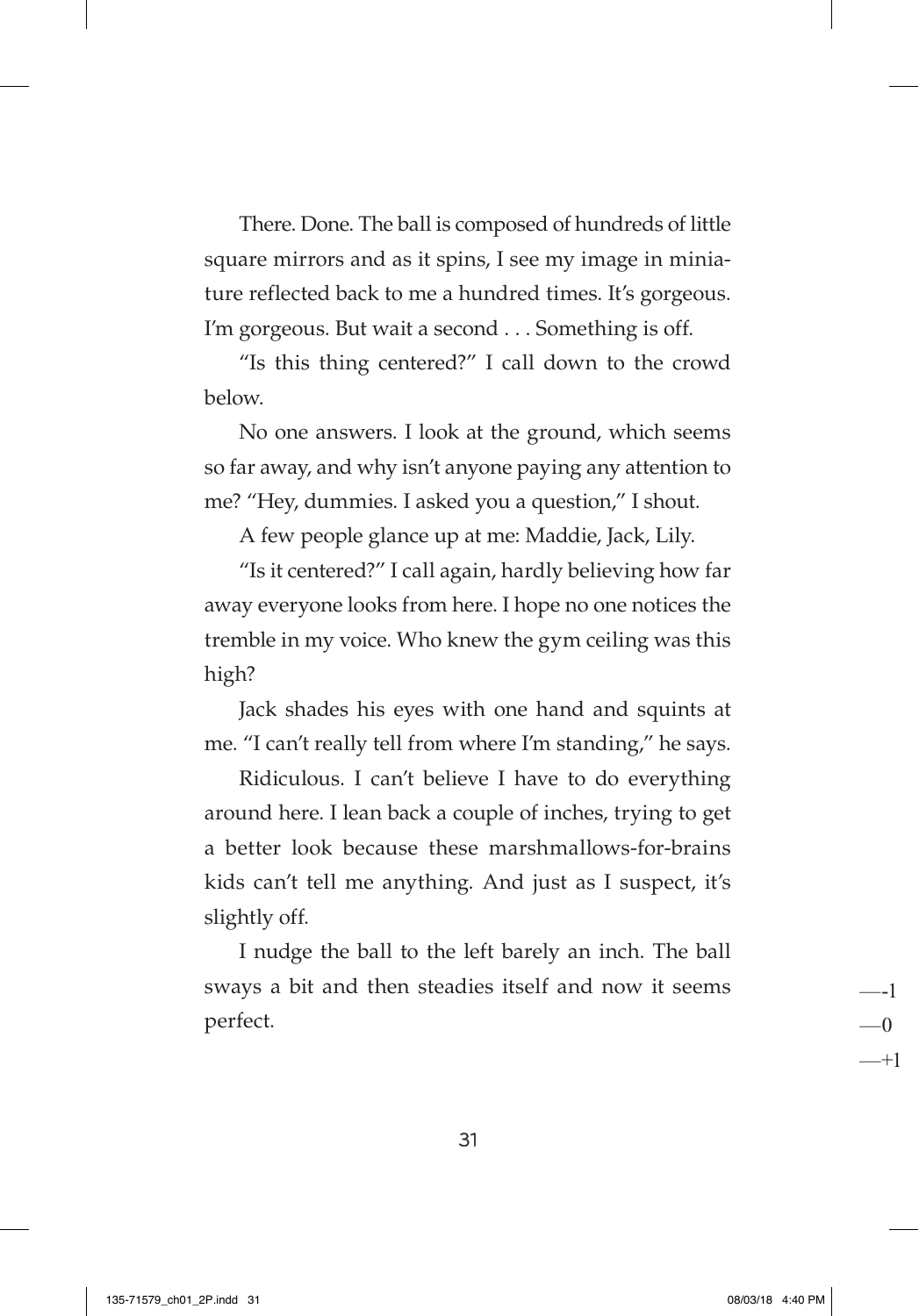I'm about to make my way down the ladder when I notice something odd. The face in all those mirrors? It's not mine anymore. Instead I've been replaced by some other girl. She's got dark hair, bright blue eyes, and pale, freckly skin.

She's eerily familiar and yet, I can't place her.

Of course, the more I stare the more I start to get this strange, unsettling sensation that I've seen her somewhere before. That in fact I know her well ...

Then very suddenly, I startle and step back.

And that's when I remember I'm standing on a ladder.

I mean, I *was* standing on a ladder.

Everything that happens next seems to happen in slow motion.

It's the scariest sensation—kind of like being on a roller coaster that's flown off its track. You know things are going to be bad  $\dots$  it's simply a question of when, and to what degree.

For a few moments I seem to float in the air, breathless. And then I'm plunging down, down, down . . . speeding toward the gym floor.

I close my eyes.

I brace myself.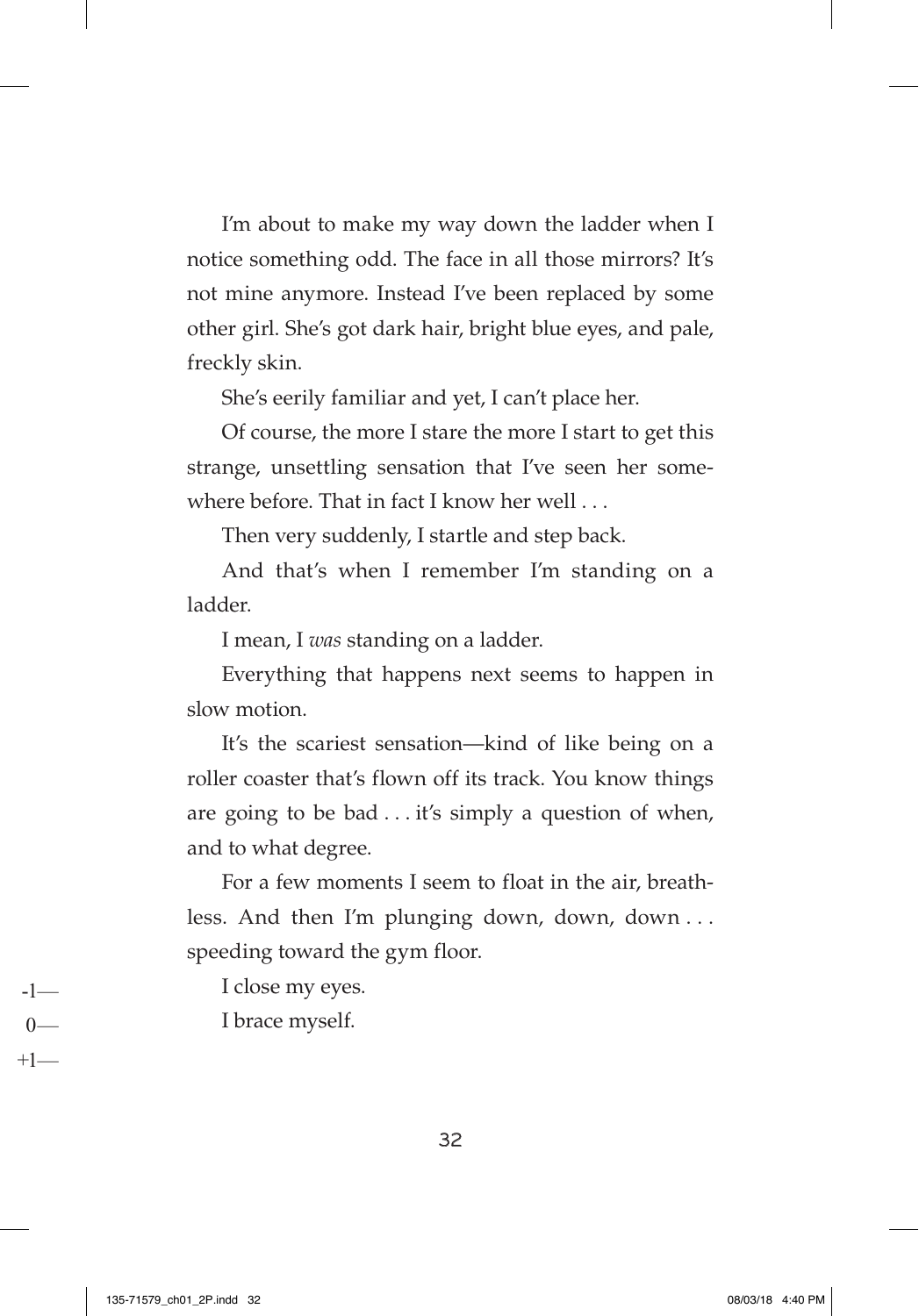I crash-land.

Pain shoots through my entire body. As my head hits the floor I actually feel my brain rattle. I am . . . terrified, but more than that . . . furious.

And somehow this eclipses my pain, and actually energizes me.

I cannot believe they let me fall. My committee is full of morons. I can't decide who I'm going to scream at first, but I know it's going to be ugly. I ball up my fists and open up my eyes and spring to my feet.

"What is wrong with you people?" I shout. "Who let me fall? You guys are idiots and I hate you all!"

I scream and rant and pace back and forth, but, oddly, everyone ignores me. It's like they don't even hear me. Like they can't even see me.

That's when I realize that every single one of them is huddled around the spot where I fell.

"What is going on?" I shout, marching back over. I stop short a few feet away. Suddenly I feel cold, an intense chill that radiates out, through my limbs from my chest. It's because I see something in front of me.

Something crazy that makes no sense whatsoever. It's a body.

Inching closer, I realize it's not simply any old body.